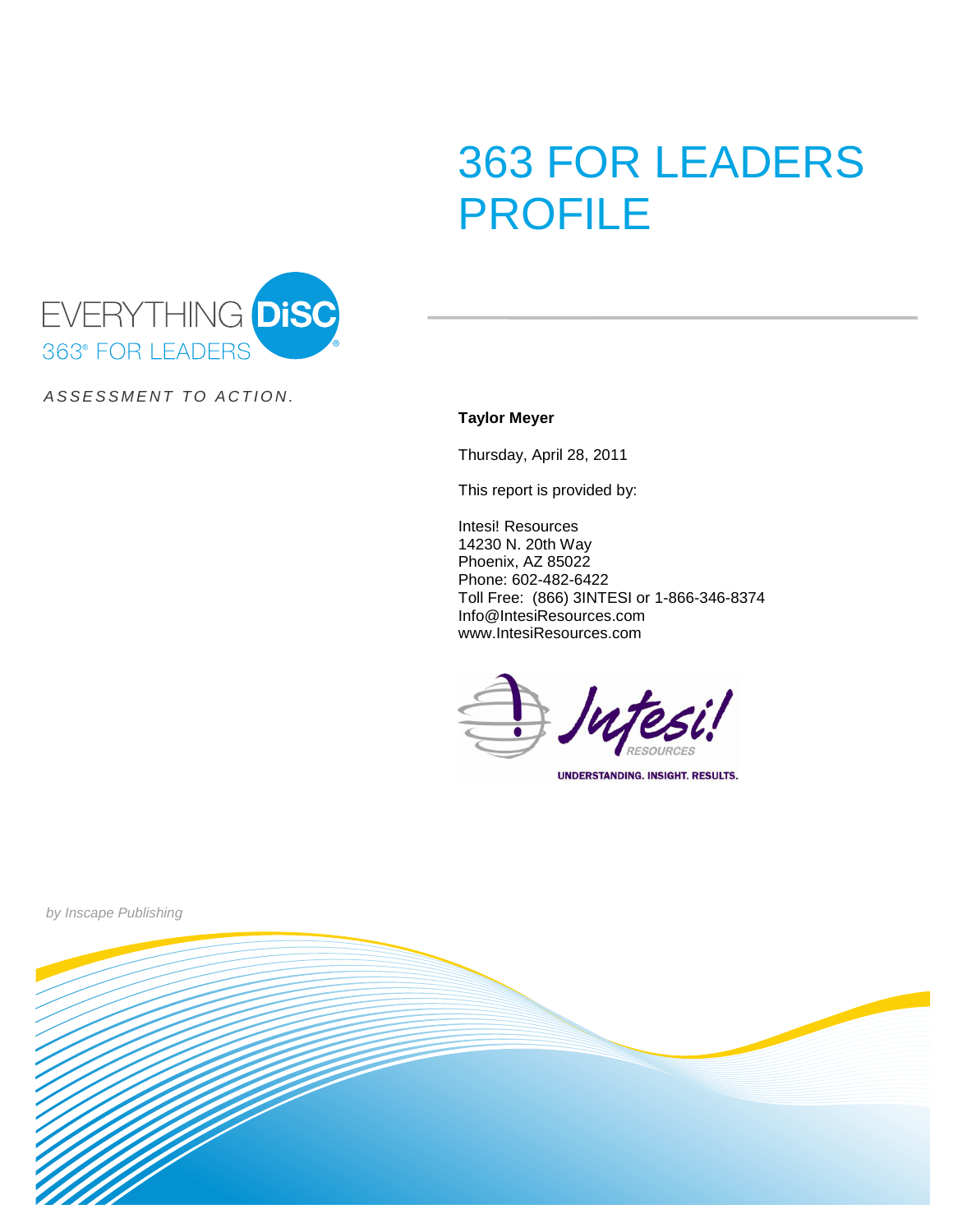

## **Welcome to Everything DiSC 363<sup>®</sup> for Leaders <b>Introduction**

360° Feedback with 3 Personalized Strategies

When you think about people who exemplify leadership—historical figures, contemporary standouts, or people in your organization—do the words generic or cookie cutter come to mind? Probably not. Most likely, you can describe unique aspects of their leadership style that help them succeed. In fact, two equally successful leaders may take two very different approaches to leadership.

And so, why in the world should leadership training involve following one set of narrowly defined principles? This program aims to help you reflect on your use of a broad range of highly effective approaches to leadership. You'll receive **constructive 360° feedback** on your leadership approaches, and you'll discover **three personalized strategies** to help you become a more effective leader.



## Cornerstone Principles of Everything DiSC 363 for Leaders

- Your leadership is influenced by a **variety of factors** such as character, life experiences, cognitive abilities, and maturity
- Everything DiSC  $363^{\circ}$  for Leaders focuses on the **interpersonal aspects** of leadership
- All eight approaches **contribute to leadership success**
- $\blacktriangleright$  While you don't need to excel in every area, you need at least some level of **competency in each** to be a great leader
- Exercise are most likely to have strengths in areas that reflect **their own styles**
- $\blacktriangleright$  Understanding yourself better is the first step to becoming more effective when leading others

Everything DiSC 363 for Leaders describes a rich spectrum of behaviors called **Eight Approaches to Effective Leadership**. This model, pictured at left, is based on DiSC $^{\circ}$ , a simple tool that's been helping people to connect better for over thirty years.

Individual leaders, followers, and organizations may prefer certain approaches over others. Effective leaders tend to use a range of approaches.

## A Three-Step Process

Using multi-rater feedback and your self-assessment, Taylor, this program will help you identify which aspects of the eight approaches are your strengths—those that you use most frequently—and which areas you might benefit from developing further.

In this report, you'll have the opportunity to elevate your leadership effectiveness by:

- Understanding how others see you as a leader
- Exploring your tendencies on the eight approaches
- Learning three strategies to become a more effective leader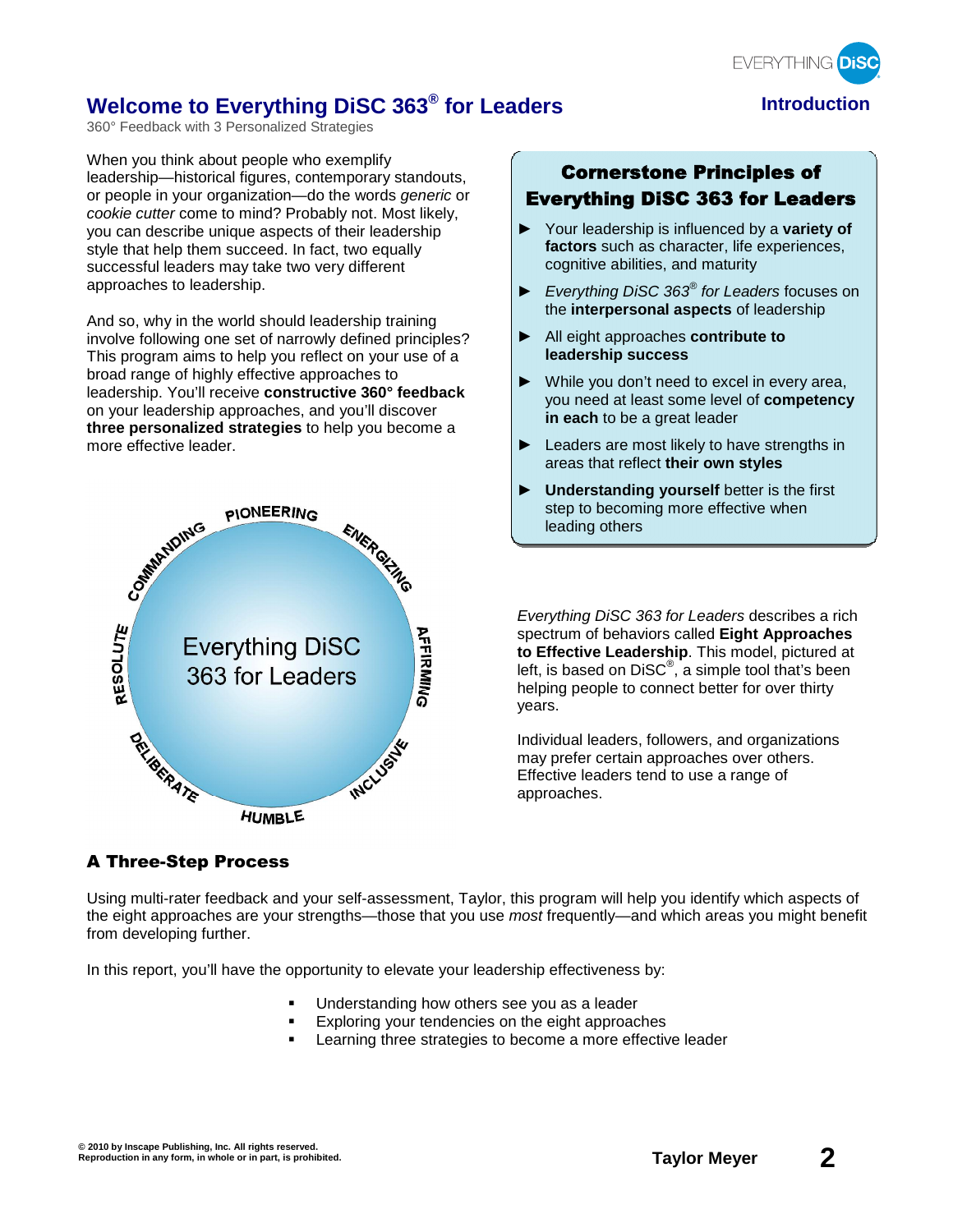

## **Your Leadership Outlook Introduction**

Everything DiSC 363® for Leaders

What follows is an overview of your tendencies as a leader based on your own responses to the assessment. Personalize your feedback by putting a  $\checkmark$  next to things that are like you, an X next to items that are not like you, and a ? next to things you aren't sure about.

Taylor, you're probably a dynamic leader who pushes yourself and the group to reach ambitious goals. You expect others to maintain a fast pace, and you have little patience for people or processes that hinder the group's progress. Sitting still may be agonizing for you. Since you have a strong need for variety, you're often eager to seize new opportunities, especially when bold action is required.

Most likely, you want to have the freedom to set your own course as a leader. While you're probably quite collaborative at times, you want to reserve the right to decide how to spend your time and energy. You tend to be frustrated by situations that require you to jump through a lot of hoops, and you dislike policies and procedures that stand in the way of creative ideas that stretch current boundaries.

Because you have grand ambitions for yourself as a leader, you're probably attracted to high-profile assignments that will allow you to showcase your talents. You're often happy to accept responsibility, and you probably enjoy being in charge. Since you have the ability to create forward momentum in a group, you avoid getting bogged down in the details and may prefer to delegate more methodical responsibilities to others.

You tend to be a bold and adventurous leader. Because you like being spontaneous, you probably struggle with situations that require you to exercise highly disciplined analysis. You're open to taking risks, and you're willing to make decisions based on your gut instinct when necessary. As a result, you may find your goals and decisions challenged by more systematic colleagues who stress objectivity.

Like other leaders with your style, you probably leverage personal connections to help get the results you want. Your charisma and enthusiasm allow you to effortlessly rally others to support your goals. Most likely, you're quite candid and self-confident, and other people may naturally look to you for leadership. You may have discovered that tapping into other people's ideas brings a better chance of success, so you often create brainstorming opportunities.

When conflict arises, you probably approach it proactively in an attempt to get back on task. However, when put under a great deal of pressure, you may become combative or belligerent, lashing out at others with little concern for the consequences. While unleashing your anger may seem cathartic, this may cause others to find you intimidating or unapproachable.

Because you want to be heard, you tend to become frustrated when you feel that others aren't on board with your plans for the group. You may even run the risk of closing yourself off to input and becoming too insistent if you feel your ideas aren't taken seriously. You expect some public acknowledgement of your accomplishments, but you don't require a lot of gushing praise. And, because you value recognition yourself, your leadership approach often involves generously complimenting others.

Taylor, all of these behaviors reflect your top leadership approaches. Your most valuable contributions as a leader may include your pioneering attitude, your commanding presence, and your ability to energize people.

In the report that follows, you'll discover other people's perceptions of your leadership approaches. Some of these will agree with your own view of yourself, while others may disagree or even contradict. Through this process, you will be able to build self-awareness and a better understanding of what you can do to be a more effective leader.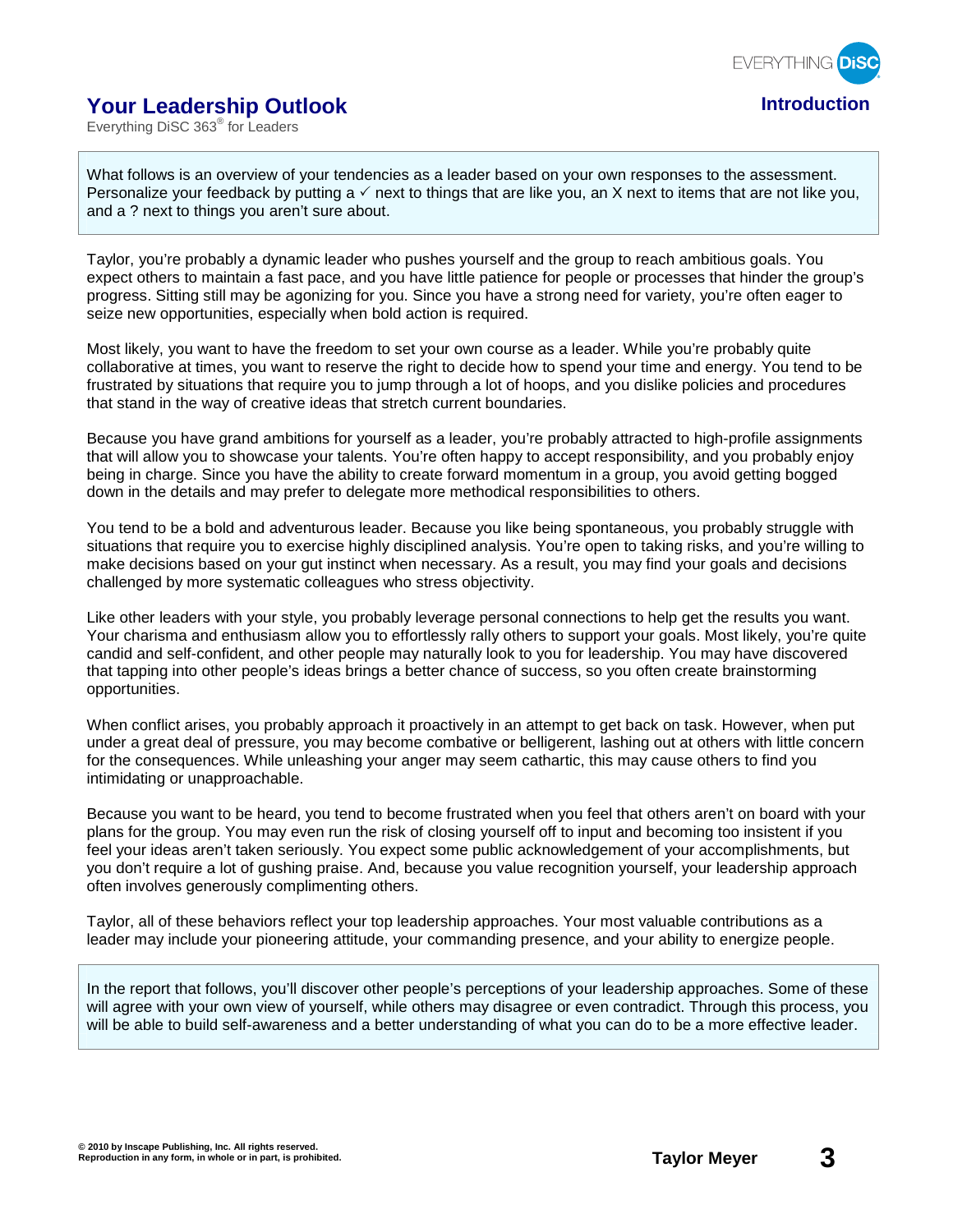

## **Eight Approaches and their Practices Introduction**

Everything DiSC 363® for Leaders

Everything DISC 363<sup>®</sup> for Leaders is supported by contemporary leadership research into the interpersonal characteristics of leaders. The result is **Eight Approaches to Effective Leadership**, a useful, inclusive framework for discussing the characteristics of effective leaders.

In your **Big-Picture Feedback** on the following pages, you'll discover how your colleagues see you performing on each of these eight approaches. You'll also see how your own self-ratings compare to those of your raters.

Each of the approaches is comprised of three **Practices**, or underlying components. The **Detailed Feedback** section of this report will give you insight into how much your raters see you using these practices.

Finally, in **Three Strategies for Development**, you'll discover your greatest strengths as a leader, and then you'll get in-depth information and concrete strategies for improving on the three practices that your raters want you to use more often.

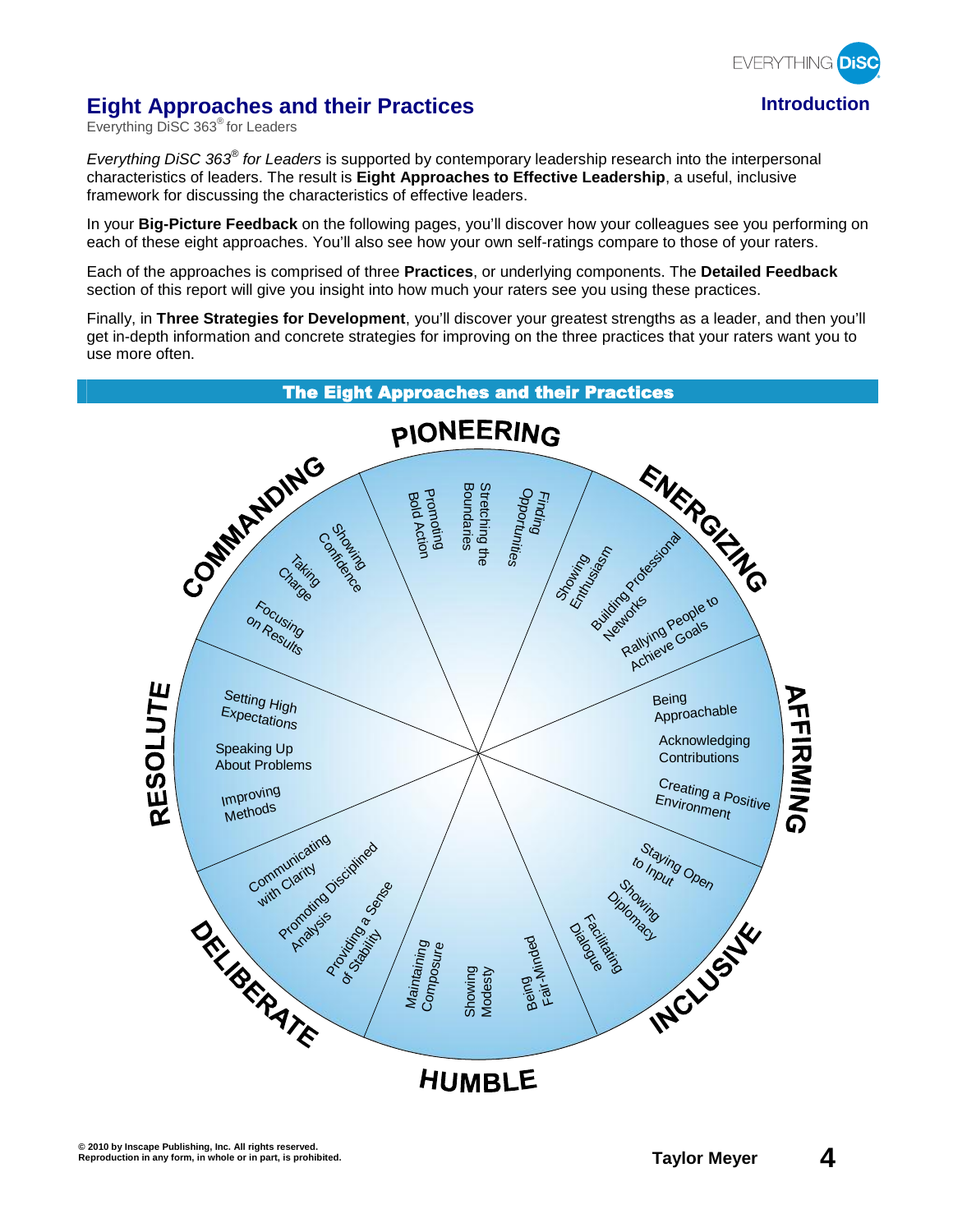

## **How Your Raters See You <b>Big-Picture Feedback**

Everything DiSC 363® for Leaders

The graph below provides a snapshot of how your raters describe your performance on the eight approaches. The **shape of your graph** indicates their perceptions of how often you use each of the eight approaches. The closer that each point on the graph is to an approach, the more often your raters see you using that approach.



## Definitions of the Eight Approaches

#### **Pioneering:**

A pioneering leader encourages the group to think creatively about their options and take chances on new opportunities.

#### **Energizing:**

An energizing leader builds enthusiasm for the group's goals and develops a wide network of professional connections.

#### **Affirming:**

An affirming leader is approachable and helps people feel good about their environment and their contributions.

#### **Inclusive:**

An inclusive leader gets a variety of people involved in the decision-making process and shows concern for their opinions and feelings.

#### **Humble:**

A humble leader maintains a modest, composed demeanor and can be relied upon to make decisions fairly.

#### **Deliberate:**

A deliberate leader provides a sense of stability for the group by communicating clearly and ensuring that decisions are made carefully.

### **Resolute:**

A resolute leader creates high standards for the group and insists on using methods that maximize efficiency.

#### **Commanding:**

A commanding leader takes charge of situations with confidence and urges others to get results.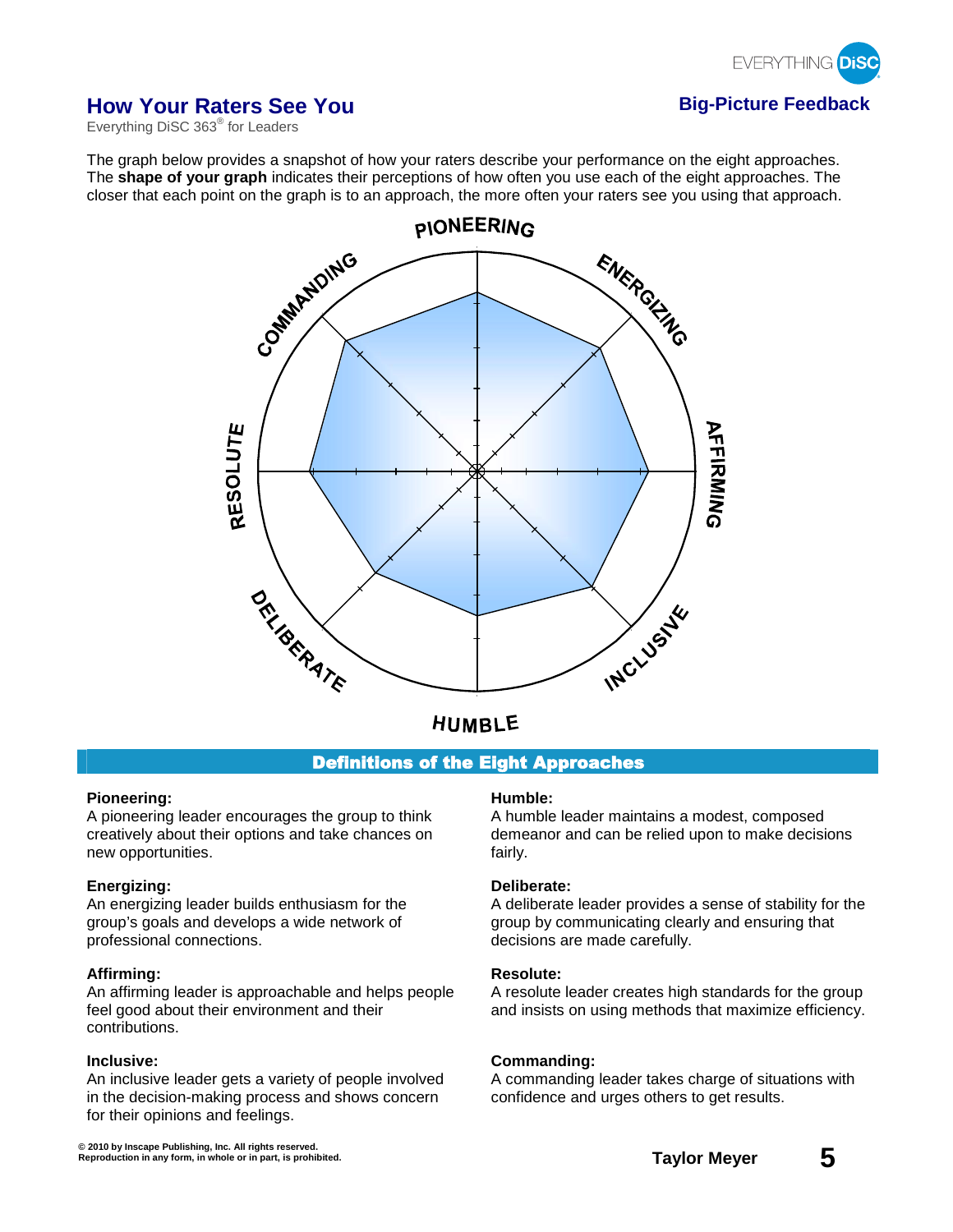

## **Self vs. All Raters Big-Picture Feedback**

Everything DiSC 363® for Leaders

The map below compares your self-ratings, as shown by the dotted line, with the ratings given to you by your raters.



## How Your Ratings Compare

Overall, Taylor, there seems to be relatively little difference between how you rate your leadership performance and how others view your performance. In fact, only 25% of leaders show a difference as small as yours. In general, you seem to have a relatively high level of self-awareness when it comes to your leadership skills.

- You tended to see yourself as more Humble than others do. For example, you may overestimate how fair-minded you are when making decisions.
- You tended to see yourself as more Pioneering than others do. For example, you may overestimate how often you find new opportunities for the group.
- You tended to see yourself as more Inclusive than others do. For example, you may overestimate how often you facilitate open dialogue in the group.

The rest of this report will give you a chance to explore each of these areas in more detail.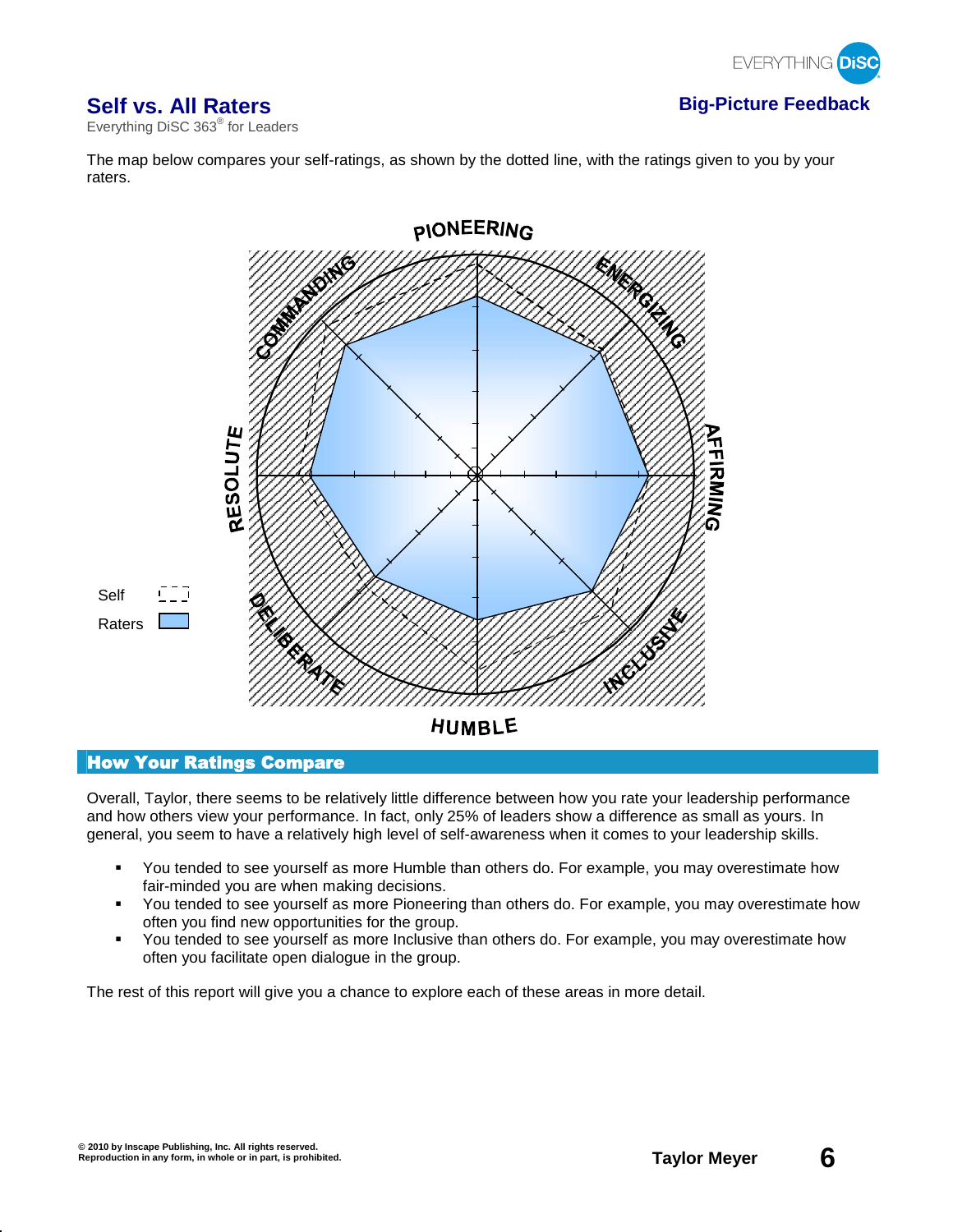

## **Breakdown by Group Big-Picture Feedback**

Everything DiSC 363® for Leaders



\*"Average" refers to leaders across a variety of industries who have completed this assessment.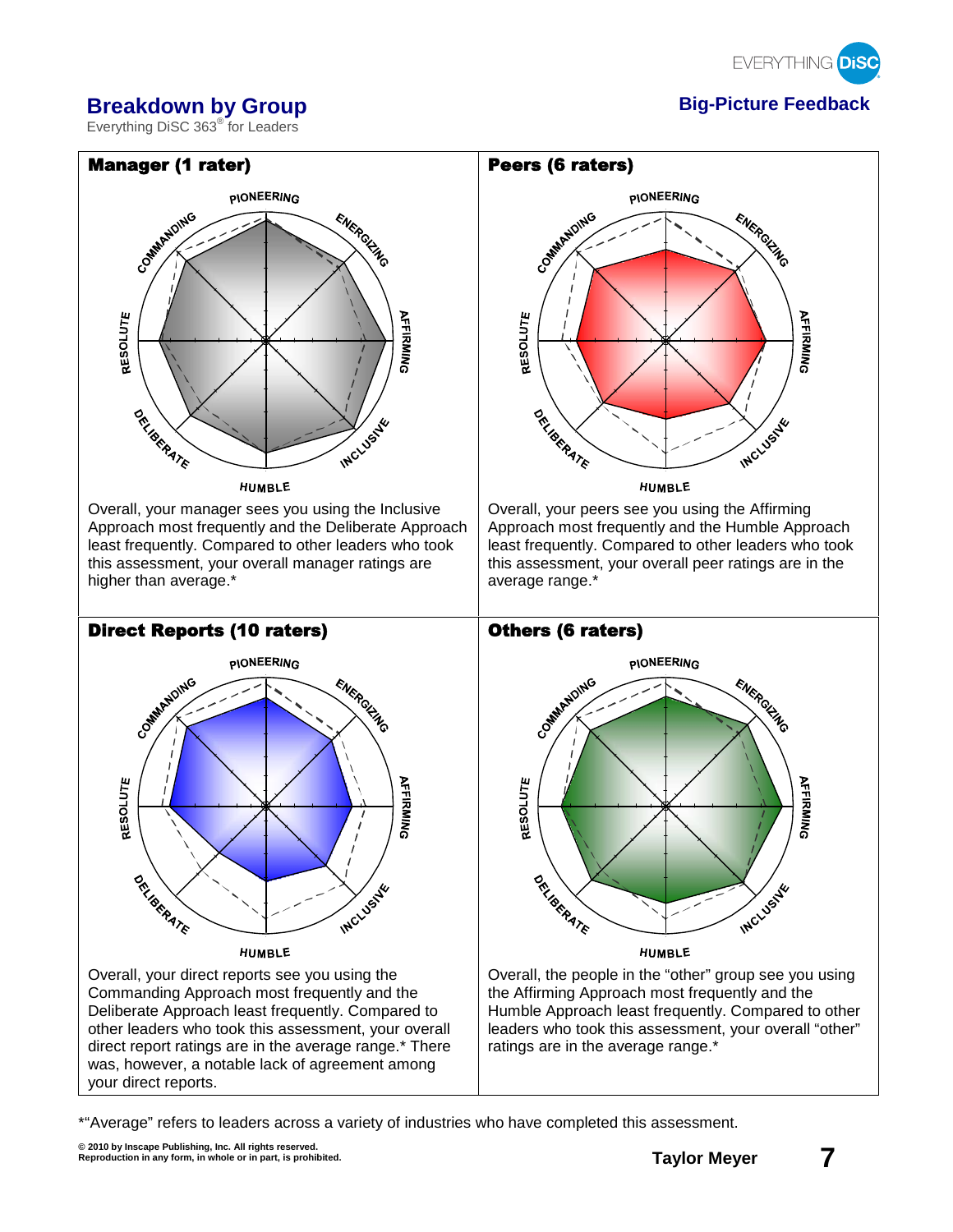

## **Three Practices of a Pioneering Approach betailed Feedback**

Everything DiSC 363<sup>®</sup> for Leaders

## **Your Highlights:**

- You tend to rate yourself a little higher on the Pioneering Approach than your raters do.
- There's only a moderate amount of agreement among your raters on how often you use the Pioneering Approach. Because of this, you may notice some contradictory comments from your raters.
- Your manager thinks that you use the Pioneering Approach more often than your other raters think you do.

**Finding Opportunities:** Pioneering leaders are often great at finding new opportunities and directions for the group, and others may admire their ability to uncover new possibilities.



**Stretching the Boundaries:** Pioneering leaders challenge the group to push beyond their comfort zones, and others may appreciate that they help the group envision a new way of doing things.



### **Comments**

- He's always willing to challenge the status quo. (11 raters)
- **He already seems willing to push people beyond their comfort** zones. (9 raters)
- He already does this, but he would be more effective if he did it even more often. (6 raters)
- (Additional comments in the Appendix)

Promoting Bold Action: Pioneering leaders encourage people to take bold action, and others may appreciate that they're willing to take chances that could broaden the group's horizons.

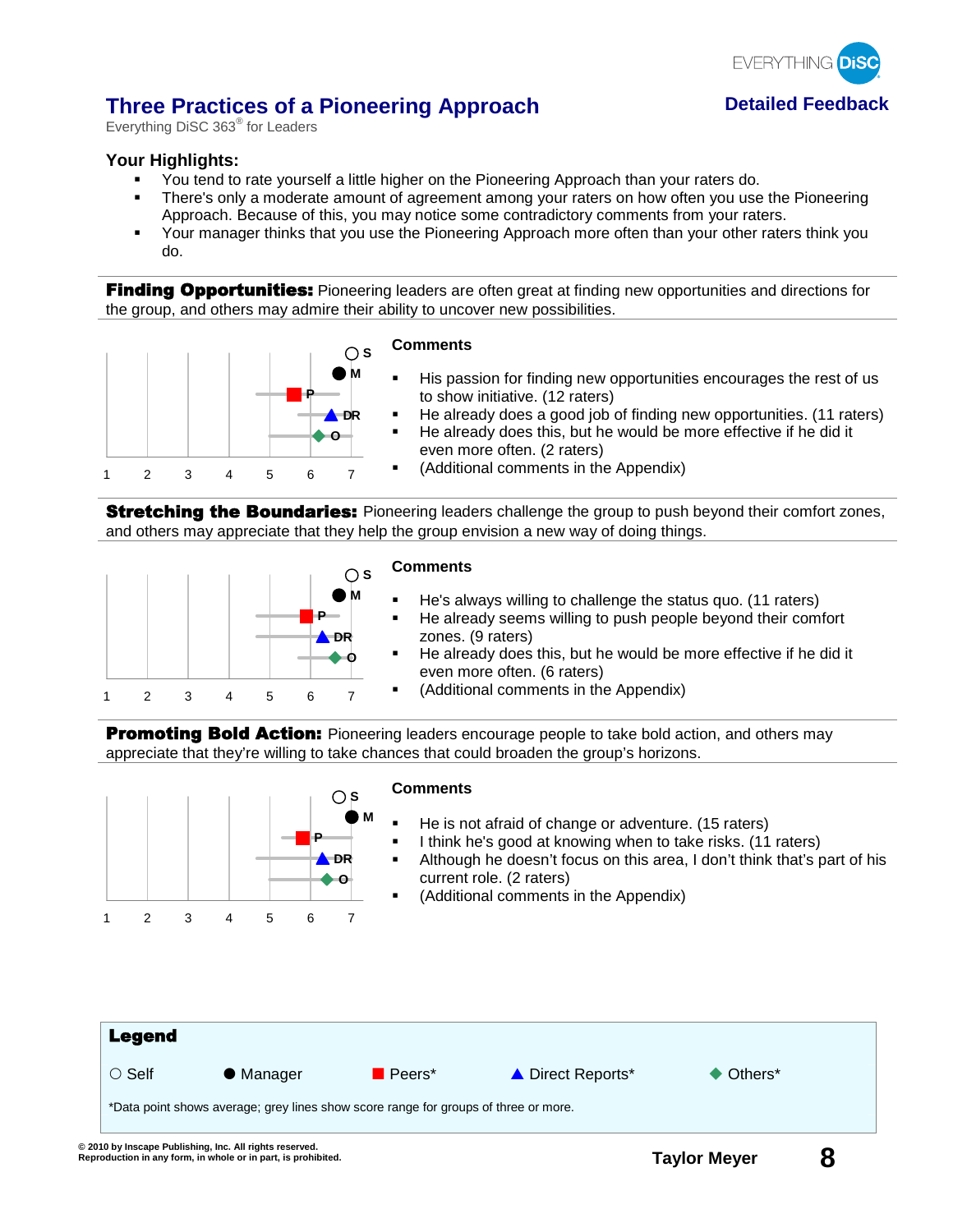

## **Three Practices of an Energizing Approach <b>Detailed Feedback**

Everything DiSC 363<sup>®</sup> for Leaders

## **Your Highlights:**

- You tend to rate yourself about the same on the Energizing Approach as your raters do.
- There's only a moderate amount of agreement among your raters on how often you use the Energizing Approach. Because of this, you may notice some contradictory comments from your raters.
- People in the "other" group think that you use the Energizing Approach more often than your other raters think you do.

**Showing Enthusiasm:** Energizing leaders often have a contagious sense of enthusiasm, and others may appreciate that they create a fun, lively environment.



### **Comments**

- People appreciate that he's usually lively and fun. (15 raters)
- He has a contagious sense of enthusiasm. (9 raters)
- Actually, he seems overly enthusiastic at times. (3 raters)
- (Additional comments in the Appendix)

**Building Professional Networks:** Energizing leaders create a large, influential social network, and others may admire their knack for connecting the group to resources and opportunities.



#### **Comments**

- He has good connections with a wide range of people. (19 raters)
- It's helpful that he's well connected. (12 raters)
- He builds connections with some people, but not others. (1 rater)

**Rallying People to Achieve Goals:** Energizing leaders rally people around new goals, and others may appreciate their ability to bring people together around a vision for the future.

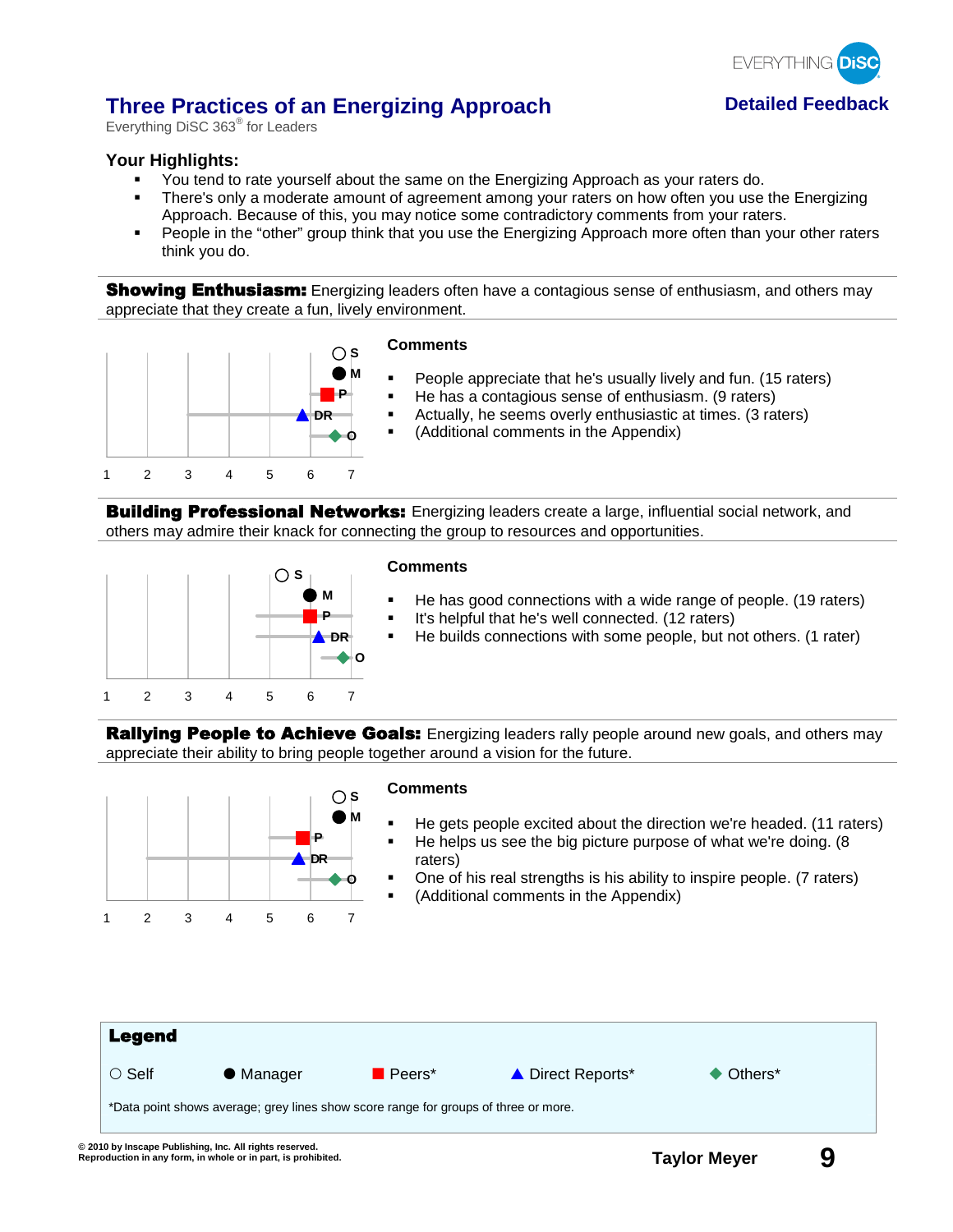

## **Three Practices of a Affirming Approach betailed Feedback**

Everything DiSC 363<sup>®</sup> for Leaders

## **Your Highlights:**

- You tend to rate yourself about the same on the Affirming Approach as your raters do.
- There seems to be a notable lack of agreement among your raters on how often you use the Affirming Approach. Because of this, you may notice some contradictory comments from your raters.
- Your manager thinks that you use the Affirming Approach more often than your other raters think you do.

**Being Approachable:** Affirming leaders often come across as approachable, and others may feel comfortable going to them for help or advice.



Acknowledging Contributions: Affirming leaders tend to focus on acknowledging the contributions of others, and this makes people feel that their efforts are valued.



#### **Comments**

- He does a good job giving others credit for their contributions. (15 raters)
- He already does this, but he would be more effective if he did it even more often. (5 raters)
- I think everyone appreciates how good he is at giving positive feedback. (4 raters)
	- (Additional comments in the Appendix)

**Creating a Positive Environment:** Affirming leaders tend to be hopeful, and others probably appreciate that they create an encouraging, positive environment around them.

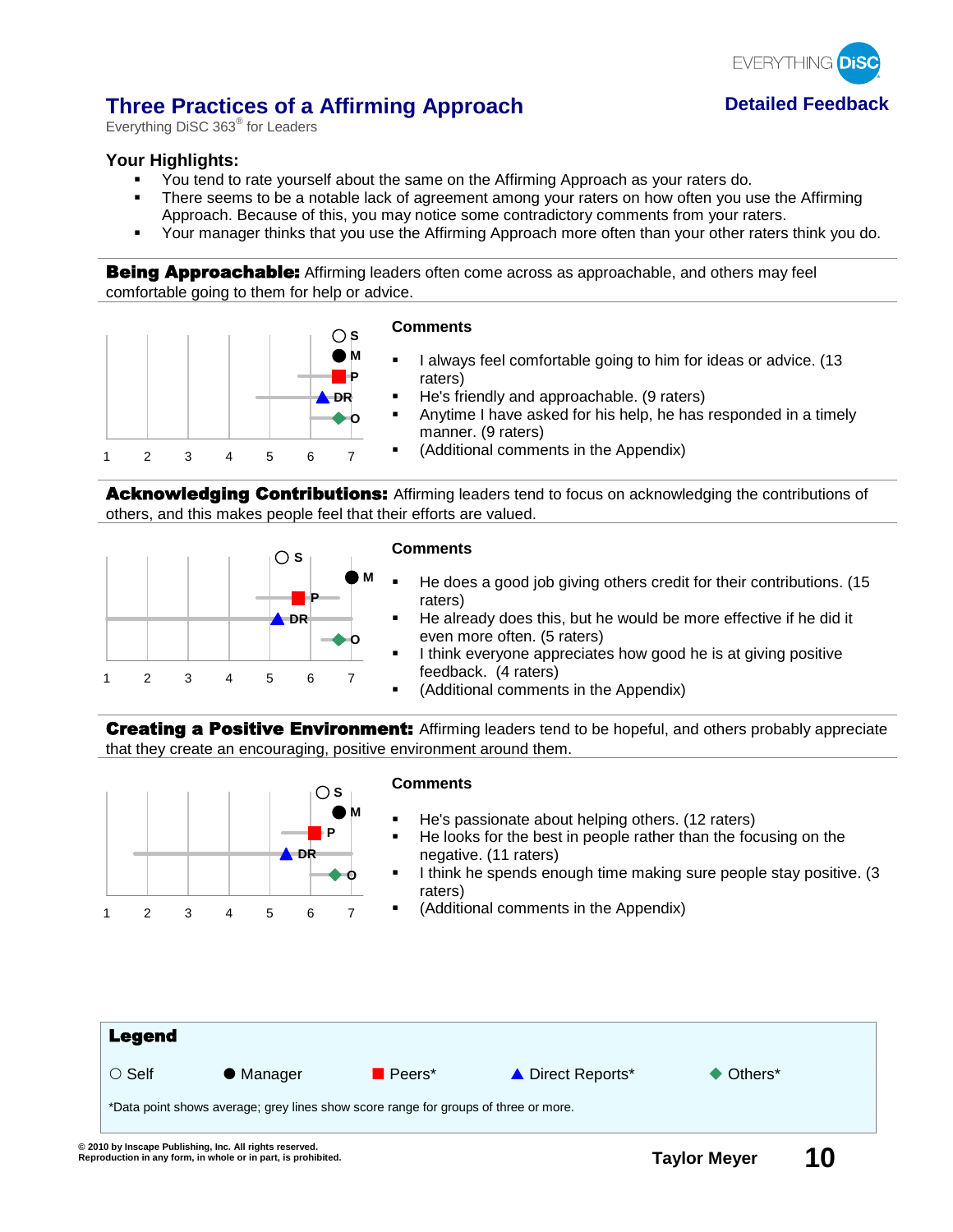

## **Three Practices of a Inclusive Approach betailed Feedback**

Everything DiSC 363<sup>®</sup> for Leaders

## **Your Highlights:**

- You tend to rate yourself a little higher on the Inclusive Approach than your raters do.
- There seems to be a notable lack of agreement among your raters on how often you use the Inclusive Approach. Because of this, you may notice some contradictory comments from your raters.
- Your manager thinks that you use the Inclusive Approach more often than your other raters think you do.

**Staying Open to Input:** Inclusive leaders show that they're open to input, so people may appreciate that their opinions are taken seriously.



- He is sometimes too quick to decide and move on. (7 raters)
- He's open to ideas, even if they might seem inconvenient. (7 raters)
- **I** feel like he listens and really hears what's being said. (7 raters)
- (Additional comments in the Appendix)

**Showing Diplomacy:** Inclusive leaders show diplomacy when communicating, and others may appreciate that they show concern for people's feelings.



#### **Comments**

- He may not realize that his straightforwardness comes across as blunt or aggressive. (7 raters)
- When there is a disagreement, he spends more time making his points than listening to other people. (5 raters)
- He helps people work through disagreements. (5 raters)
- (Additional comments in the Appendix)

Facilitating Dialogue: Since Inclusive leaders tend to create open dialogue, others may admire their ability to help people find common ground.

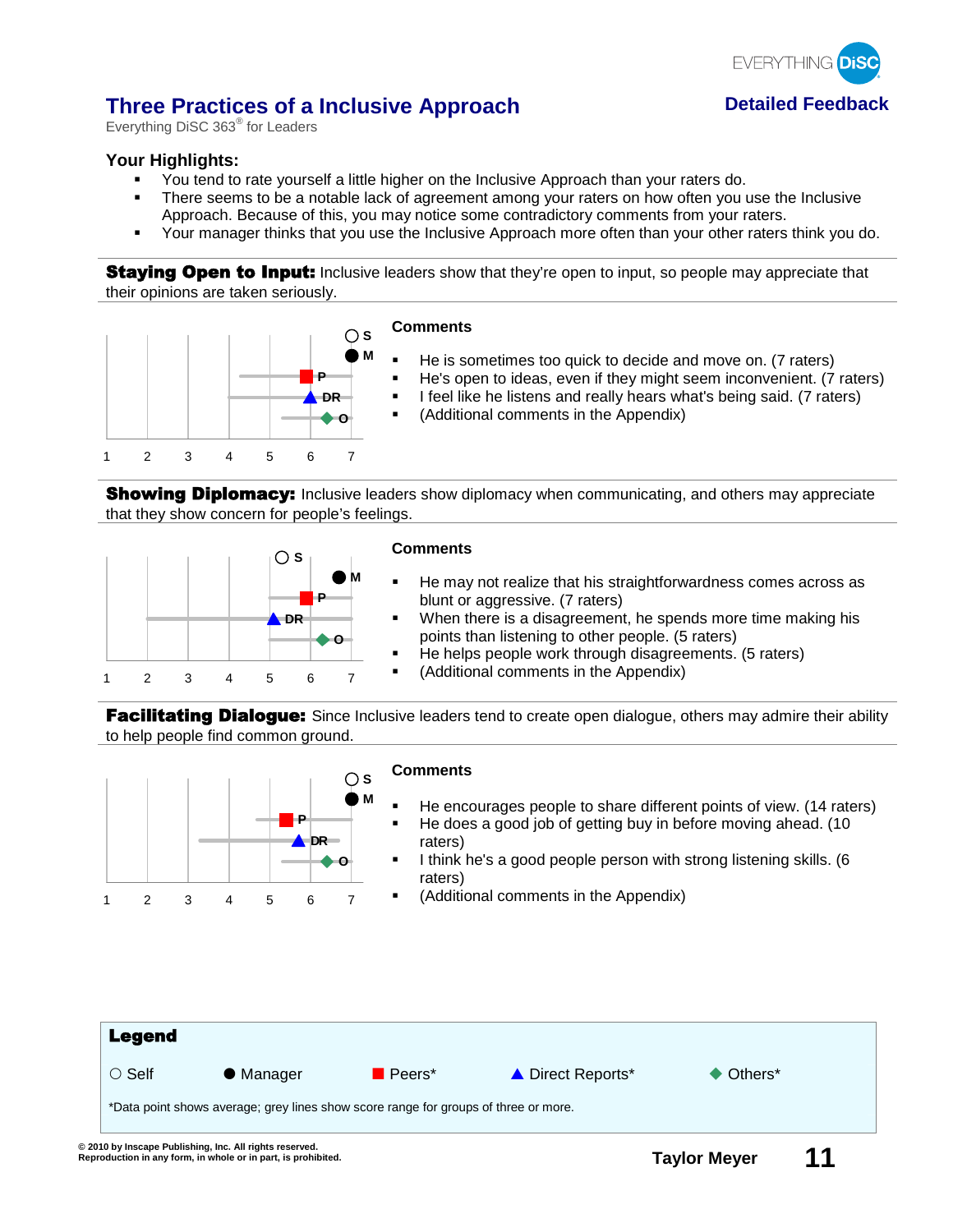

## **Three Practices of a Humble Approach <b>Detailed Feedback**

Everything DiSC 363<sup>®</sup> for Leaders

## **Your Highlights:**

- You tend to rate yourself much higher on the Humble Approach than your raters do.
- There seems to be a notable lack of agreement among your raters on how often you use the Humble Approach. Because of this, you may notice some contradictory comments from your raters.
- Your manager thinks that you use the Humble Approach more often than your other raters think you do.

**Maintaining Composure:** Since Humble leaders tend to maintain composure during stressful situations, people may be less worried about delivering bad news or unfavorable feedback.



**Showing Modesty:** Humble leaders are usually quite modest, and people may appreciate that these leaders recognize their limitations and put others' needs above their own.



### **Comments**

- He offers advice but doesn't overstep his bounds. (11 raters) He doesn't act arrogant or pushy. (10 raters)
- He puts other people's needs before his own. (6 raters)
	- (Additional comments in the Appendix)

**Being Fair-Minded:** Humble leaders strive to be fair in their decisions, and people may appreciate that these leaders don't let their biases or emotions sway them.

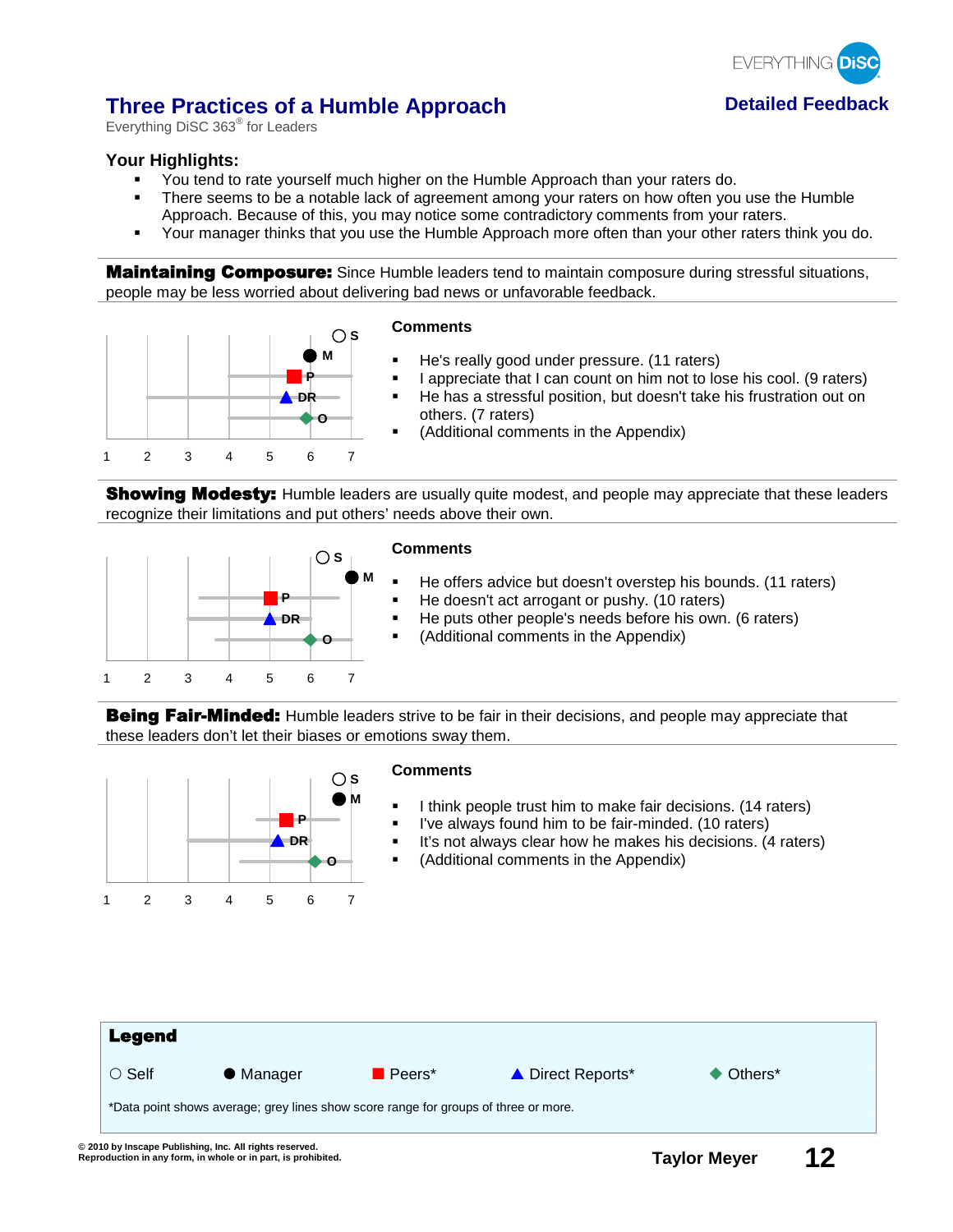

## **Three Practices of a Deliberate Approach by Detailed Feedback**

Everything DiSC 363<sup>®</sup> for Leaders

## **Your Highlights:**

- You tend to rate yourself about the same on the Deliberate Approach as your raters do.
- There seems to be a notable lack of agreement among your raters on how often you use the Deliberate Approach. Because of this, you may notice some contradictory comments from your raters.
- Your manager thinks that you use the Deliberate Approach more often than your other raters think you do.

**Communicating with Clarity:** Since Deliberate leaders make a point of communicating with clarity, people don't have to worry about ambiguous or unclear messages.



#### **Comments**

- Most of the time, he communicates just fine. (6 raters)
- At times, it's difficult to understand what he's saying. (5 raters)
- I think he's already an excellent communicator. (5 raters)
- (Additional comments in the Appendix)

**Promoting Disciplined Analysis:** Deliberate leaders insist on conducting disciplined analyses before choosing a direction, so people often see them as good decision makers.



#### **Comments**

- He does a good job of calculating risks before acting. (7 raters)
- I think he's knowledgable and analytical. (6 raters)
- He promotes a lot of ideas that don't seem very well thought out. (5 raters)
- (Additional comments in the Appendix)

**Providing a Sense of Stability:** Deliberate leaders strive to create a sense of stability for themselves and the people around them, and others may appreciate having a structure to follow.

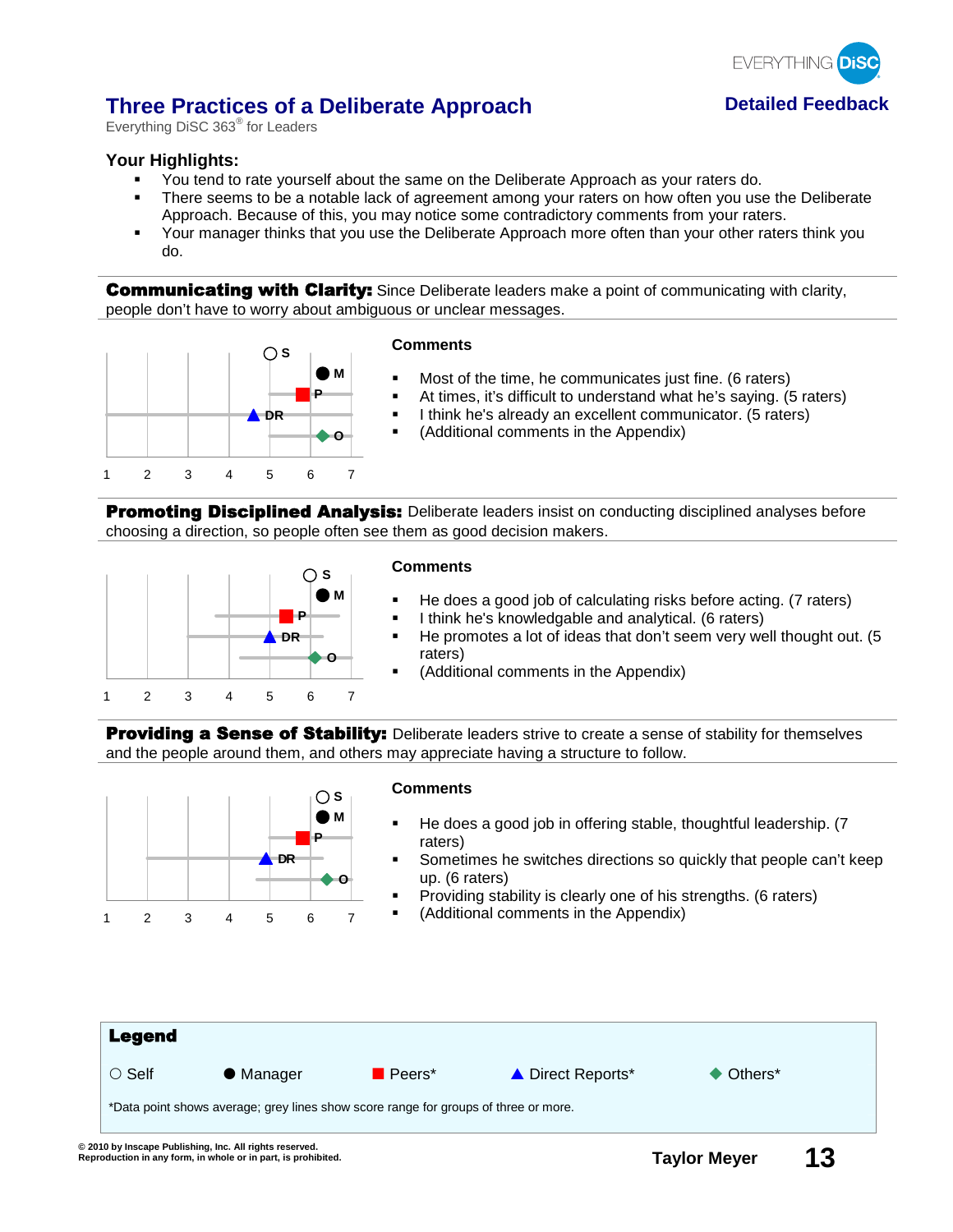

## **Three Practices of a Resolute Approach <b>Detailed Feedback**

Everything DiSC 363<sup>®</sup> for Leaders

## **Your Highlights:**

- You tend to rate yourself about the same on the Resolute Approach as your raters do.
- There's only a moderate amount of agreement among your raters on how often you use the Resolute Approach. Because of this, you may notice some contradictory comments from your raters.
- Your manager thinks that you use the Resolute Approach more often than your other raters think you do.

**Setting High Expectations:** Since Resolute leaders tend to set high expectations, others are likely to have confidence that the group will deliver top results.



Speaking Up About Problems: Resolute leaders speak up when the group's processes aren't working, and others may appreciate that they don't let problems slip through the cracks.



### **Comments**

- He's not afraid to speak his mind. (15 raters)
- He's not pushy, but he will ask questions if he thinks there's a problem. (9 raters)
- He already does this, but he would be more effective if he did it even more often. (4 raters)
- (Additional comments in the Appendix)

**Improving Methods:** Resolute leaders find ways to improve the group's methods, and others may appreciate how their practical, common-sense approach leads to greater efficiency.

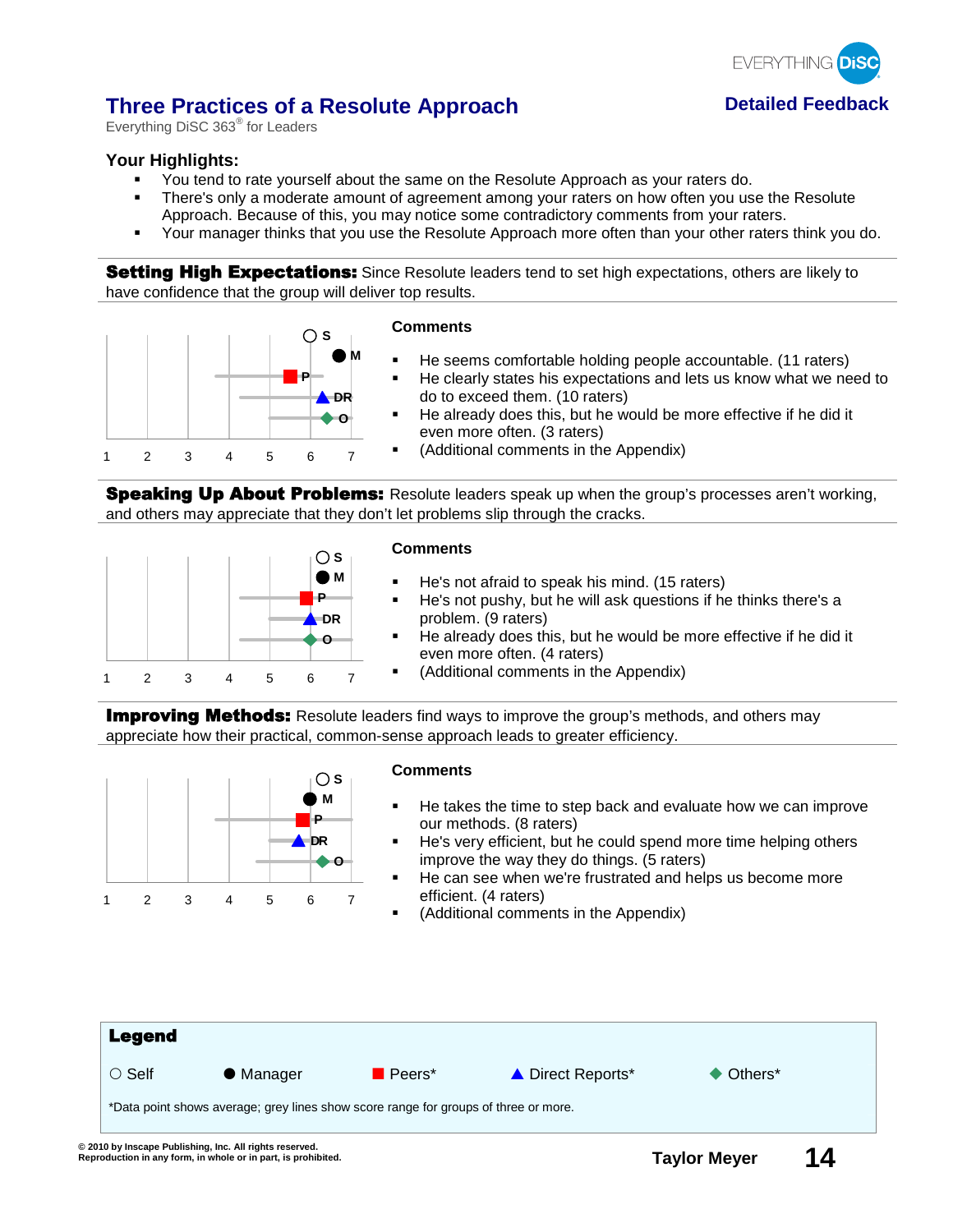

## **Three Practices of a Commanding Approach Detailed Feedback**

Everything DiSC 363<sup>®</sup> for Leaders

## **Your Highlights:**

- You tend to rate yourself a little higher on the Commanding Approach than your raters do.
- There's only a moderate amount of agreement among your raters on how often you use the Commanding Approach. Because of this, you may notice some contradictory comments from your raters.
- Your manager thinks that you use the Commanding Approach more often than your other raters think you do.

**Showing Confidence:** Commanding leaders speak and act with conviction, so others are likely to feel assured and confident in these leaders' abilities.



Taking Charge: Commanding leaders tend to step up and take charge when necessary, and people appreciate that they provide direction for the group.



#### **Comments**

- You can count on him to step up when people need direction. (15 raters)
- People are willing to follow him because he's good at taking charge. (10 raters)
- He already does this, but he would be more effective if he did it even more often. (2 raters)
- (Additional comments in the Appendix)

Focusing on Results: Since Commanding leaders focus on results, people on their teams may see themselves as part of a productive, goal-oriented group.

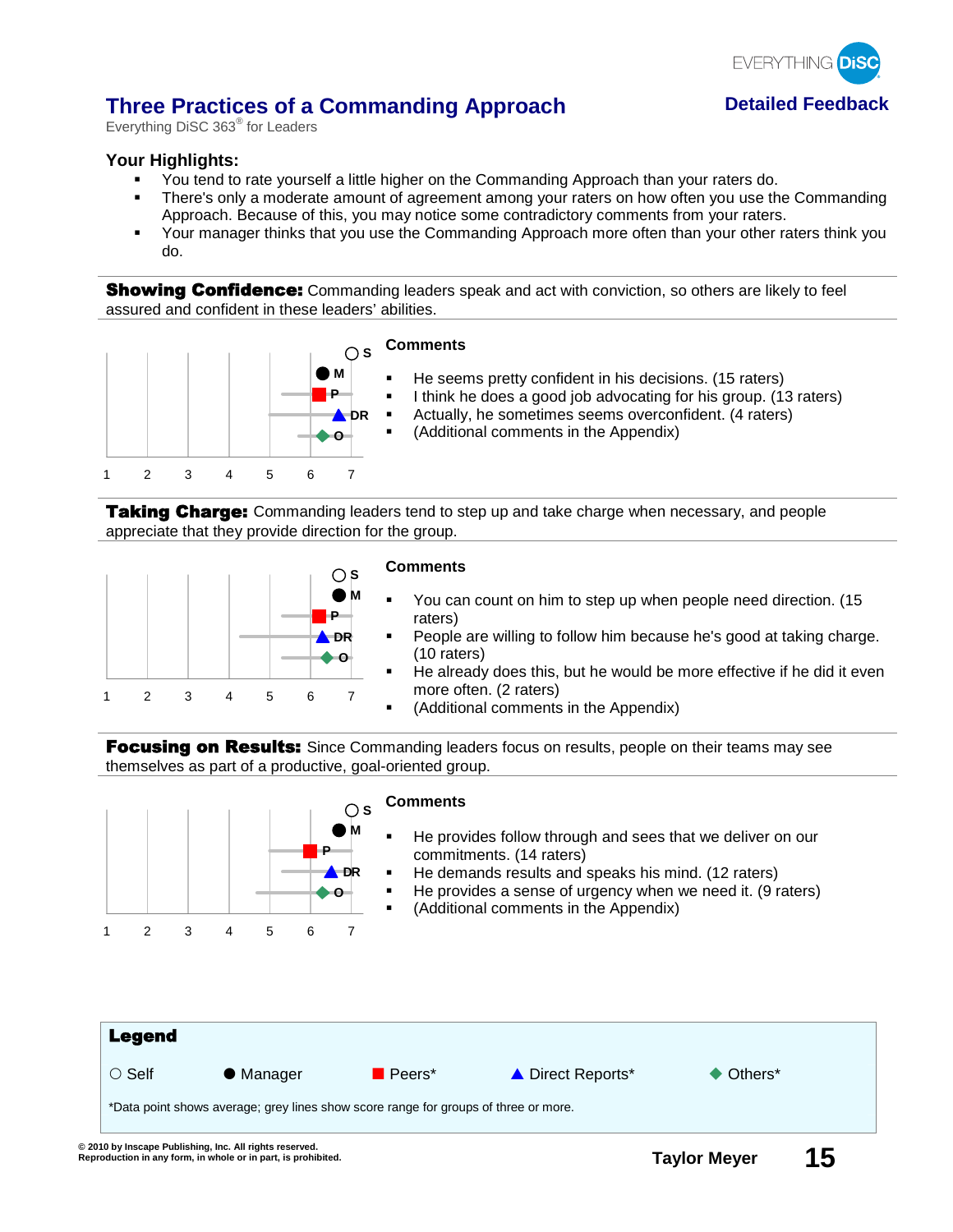

## **Your Greatest Strengths as a Leader**

Everything DiSC 363® for Leaders

Taylor, the next step is taking all the feedback you've been given and using it to become a more effective leader. First, let's take a look at your strengths. Below, you'll find the top three areas that your raters identified as your greatest assets. By staying focused on these strengths, you can put them to best use to increase your leadership effectiveness.

## Strength #1: Being Approachable

Because people see you as **being approachable**, they are likely to feel comfortable coming to you for help or advice. You come across as warm and friendly, and you rarely appear too busy to talk. Because of this, you're more likely to be tuned into the needs and morale of your group, which can be a major asset to you as a leader. Your strengths likely include:

- You welcome casual conversations with people at all levels of the organization.
- You give others your undivided attention when they come to you for advice.
- Because you're not intimidating, people are more likely to let you know when problems arise, so you can address them in a timely manner.

## Strength #2: Showing Confidence

Leaders need to speak and act with conviction in order to maintain the confidence and trust of the people around them. Since you **show confidence** and you aren't afraid to speak assertively, people probably feel assured of your abilities and see you as a leader who can steer them toward greater success. Your strengths likely include:

- You're confident in your opinions.
- You model self-assurance that can help the group feel more confident about its work.
- You're likely a strong champion for ideas and goals you think are important.

## Strength #3: Taking Charge

It's hard to imagine an effective leader who doesn't provide direction for the group. Because you're willing to **take charge**, people can count on you to step up and make decisions, especially when no one else will. Your ability to see that decisions get made can instill a sense of confidence in the group, since they know that you'll provide the guidance they need. Your strengths likely include:

- You take charge of situations when leadership seems to be lacking.
- You're able to effectively step in and take control to maintain momentum.
- You take the lead in group situations so that people know whom to follow.

## **Your Three Strategies for Development**

Now that you have a better idea of your strengths as a leader, let's take a closer look at the areas where your raters indicated you have the greatest opportunities for improvement. We'll explore the **three practices** that were chosen for you based on recommendations by your raters: **Showing Diplomacy, Communicating with Clarity,** and **Staying Open to Input**. Each of the next three pages will include the following three steps:

- 1. **Discover** why this strategy was chosen for you based on your raters' feedback.
- 2. **Personalize** the information by choosing from bullet points that help explain how your raters responded.
- 3. **Apply** what you've learned by selecting tips to increase your effectiveness.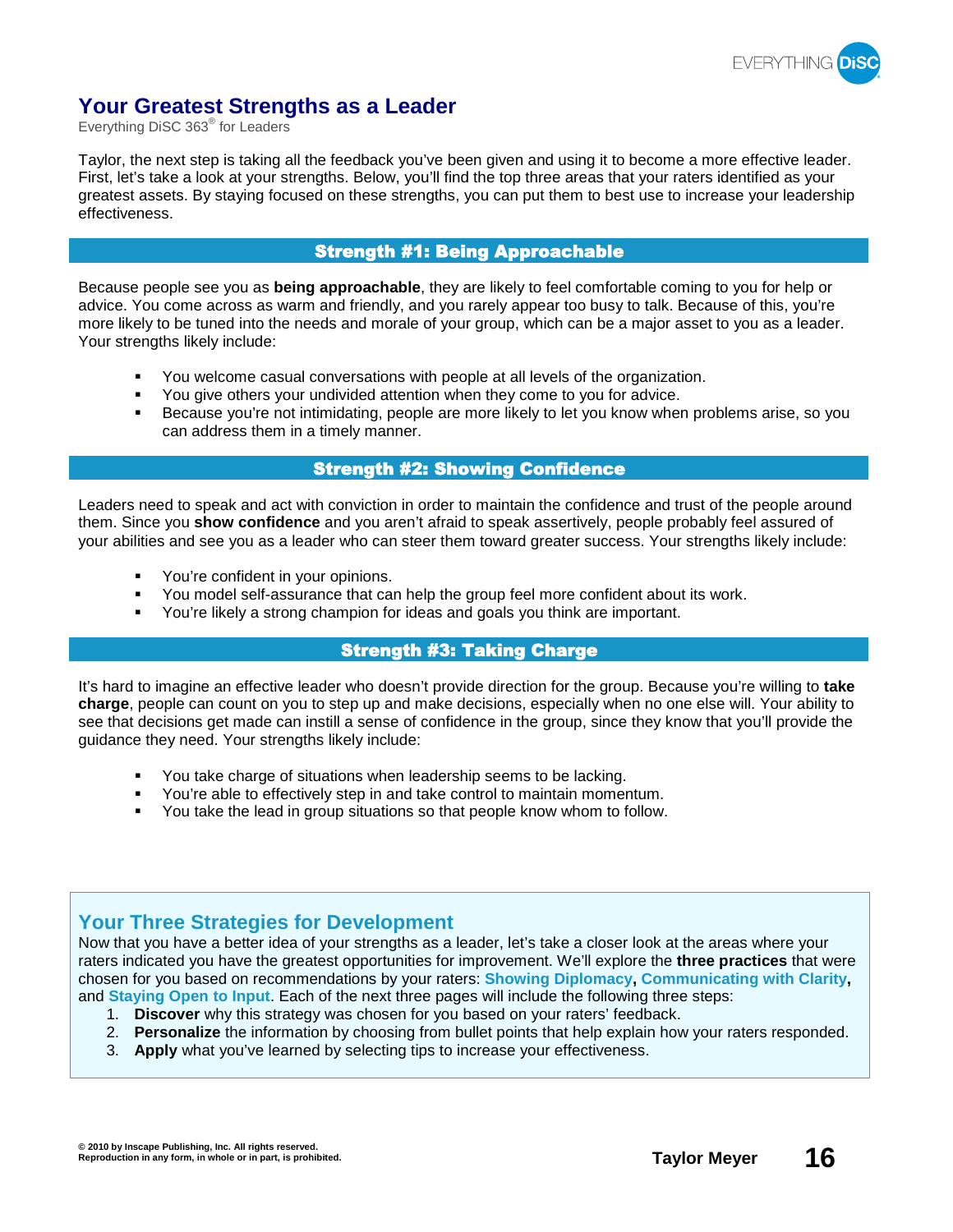

## **Showing Diplomacy Three Strategies for Development**

Everything DiSC 363® for Leaders

**DISCOVER** Why this practice of the Inclusive Approach was chosen for you.

Taylor, your raters were asked, "Do you think he needs to show more diplomacy?"

**This is the number of raters who selected each of the three response options:**

| Yes, a lot more     |    |
|---------------------|----|
| Yes, a little more  | 13 |
| N٥                  |    |
| <b>Total Raters</b> | 23 |

Based on these responses, Showing Diplomacy was selected as one of your Three Strategies for Development. The information below is personalized based on your rater comments and self-assessment.

**PERSONALIZE**  $\overline{X}$  **X ?**  $\overline{Y}$  Select the bulleted statements that best describe you.

- $\Box$  Your straightforward style may come across as blunt or aggressive.
- $\Box$  When there is a disagreement, you may spend more time making your point than listening to other people.
- $\Box$  You sometimes fail to take people's feelings into account.

**EXECUTER 18 APPLY**  $\times$  **X ?**  $\blacksquare$  Choose tips to improve your effectiveness.

- $\Box$  Practice a more tactful method of giving feedback, even if it feels contrived to you. When you have input to share with a colleague, challenge yourself to start and end with a positive comment. This well-tested sandwich approach really does work, but it may take some practice since you generally prefer to speak your mind. Don't be discouraged if it feels unnatural at first.
- $\Box$  Trust plays a role in whether others see you as diplomatic. When interacting with others, be mindful of the strength of your relationships. Your personal history with individuals or groups affects how they interpret your words. When trust is present, it can serve as a buffer, and your intent is usually clear. However, without trust, diplomacy is absolutely essential. When you find yourself becoming reactive or aggressive, slow down and seek first to understand where others are coming from. If you show more diplomacy, people are more likely to collaborate with you willingly in the future.
- $\Box$  Take some time to consider how people demonstrate respect. Think of a relationship where you feel respected. What feels good about it? How does the other person ask you to do things? For example, do they make requests, or make demands? How do they question your opinions respectfully? How do they show respect for your time? Now, reflect on how you can take positive aspects of this relationship and apply them to your own leadership behavior.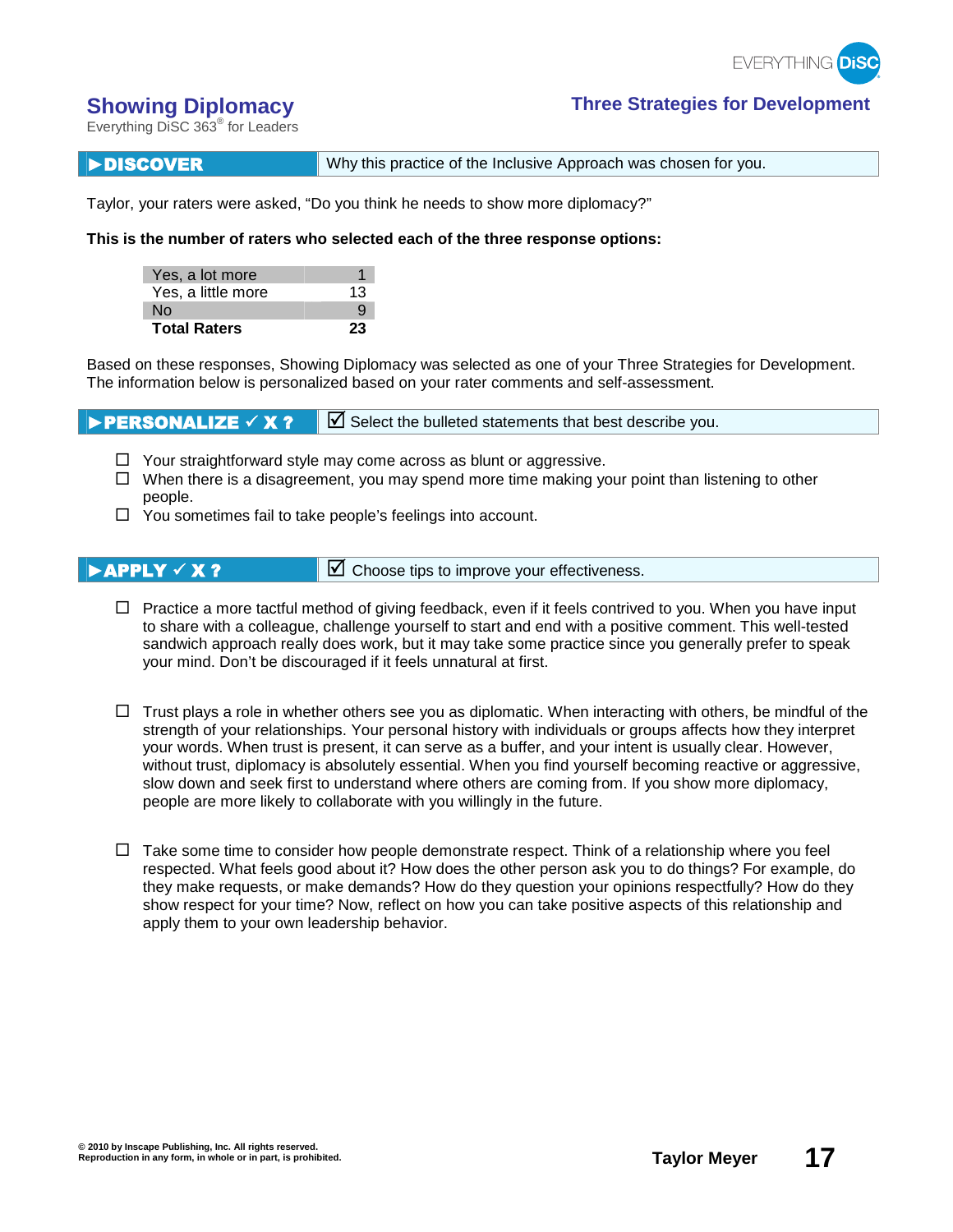

## **Communicating with Clarity Three Strategies for Development**

Everything DiSC 363® for Leaders

**DISCOVER** Why this practice of the Deliberate Approach was chosen for you.

Taylor, your raters were asked, "Do you think he needs to communicate with more clarity?"

### **This is the number of raters who selected each of the three response options:**

| Yes, a lot more     |    |
|---------------------|----|
| Yes, a little more  | 10 |
| N٥                  | 11 |
| <b>Total Raters</b> | 23 |

Based on these responses, Communicating with Clarity was selected as one of your Three Strategies for Development. The information below is personalized based on your rater comments and self-assessment.

**PERSONALIZE**  $\overline{X}$  **X ?**  $\overline{Y}$  Select the bulleted statements that best describe you.

- $\Box$  You may find that it's sometimes difficult for others to understand you.
- $\Box$  Because you like to keep things moving, you don't always put your thoughts together before communicating.
- $\Box$  You may not always take the time to clearly state the topic before you explain your points.

- **EXECUTER 18 APPLY**  $\times$  **X ?**  $\blacksquare$  Choose tips to improve your effectiveness.
	- $\Box$  When people are kept on a need-to-know basis, they're likely to feel frustrated and confused if plans change or a lot of new information comes their way. Take the time to understand how new information will impact others, and anticipate the questions or concerns they may have. Sending e-mails, updating shared files, and holding informal check-in meetings can all be effective ways to make certain that people are aware of new developments.
	- $\Box$  When you lay out plans and goals, don't assume that others are privy to the necessary background information. Make sure to clearly explain decisions and events that have influenced your current message. Consider the least informed person in the room and imagine hearing the communication for the first time. Because people may be reluctant to admit when they aren't following your message, ask them to play back the main points to ensure understanding.
	- $\Box$  While you're probably emphatic and persuasive when speaking, you may move too quickly past the main message. Because people often tune in and out of a long conversation or speech, clearly establish your main point and keep referring back to it. Show how the pieces fit together, and clearly explain how the details connect to the overall plan. Pause frequently to ask for questions. At the end, check in with people to make sure they understand how their roles fit into the big picture.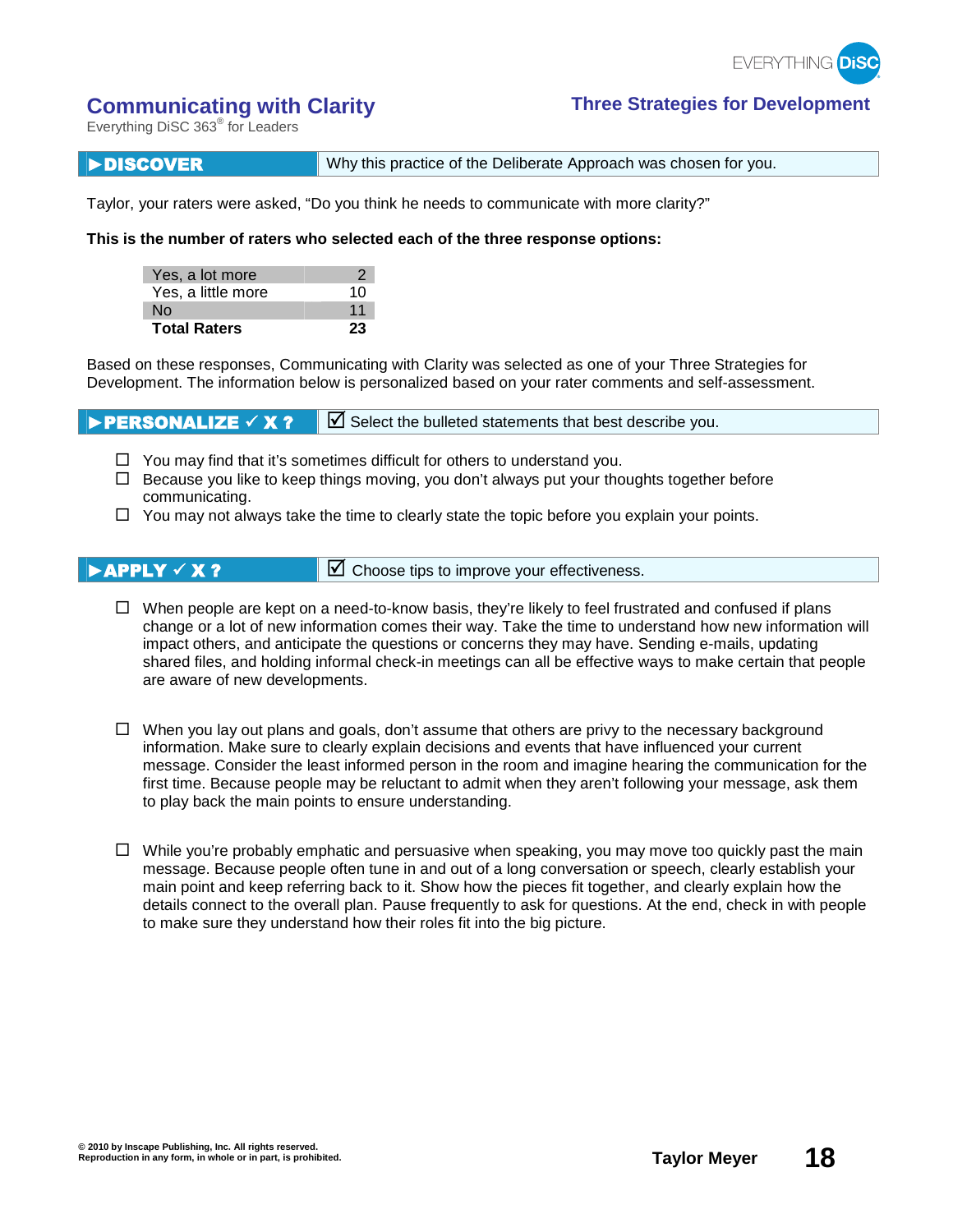

## **Staying Open to Input Three Strategies for Development**

Everything DiSC 363® for Leaders

**DISCOVER** Why this practice of the Inclusive Approach was chosen for you.

Taylor, your raters were asked, "Do you think he needs to be more open to input from others?"

**This is the number of raters who selected each of the three response options:**

| Yes, a lot more     | $\mathbf{I}$ |
|---------------------|--------------|
| Yes, a little more  | 11           |
| N٥                  | 12           |
| <b>Total Raters</b> | 23           |

Based on these responses, Staying Open to Input was selected as one of your Three Strategies for Development. The information below is personalized based on your rater comments and self-assessment.

**PERSONALIZE**  $\checkmark$  **X ?**  $\Box$  Select the bulleted statements that best describe you.

- $\Box$  At times, you like to be quick to make decisions and move on.
- $\Box$  When you've made up your mind, you may not give serious consideration to other people's ideas.
- $\Box$  You can be so strong-willed that you refuse to reconsider your opinions.
- $\Box$  Because you have confidence in your own ideas, it may be hard for you to ask for others' opinions.

**EXECUTER 18 APPLY**  $\times$  **X ?**  $\blacksquare$  Choose tips to improve your effectiveness.

- $\Box$  Because you tend to be confident, you may feel comfortable pushing through decisions without seeking input. However, the most effective leaders tend to consider others' feedback before moving ahead. Before you finalize a decision, run it by the group, and pause to evaluate the response. Take note of body language and expressions, and if people don't seem 100% on board, ask them to share their feelings. Then, you make the call: Would it be better to decide and move on, or to reopen the process?
- $\Box$  At times, you may be so certain about your own ideas that you reject any feedback that points out potential issues. When you find yourself becoming defensive about your ideas, take a step back. Use this as an opportunity to practice appreciating opposing viewpoints. Avoid being dismissive, and validate the other person by asking questions until you understand exactly what's driving his or her opposition. Then, go ahead and make the best possible decision.
- $\Box$  It's sometimes difficult to stay open to feedback that challenges your viewpoint or assumptions. Instead of reacting hastily and shutting others down, ask them for time to think about their suggestions. Then take a few minutes to reflect on your own motives for not considering their input. If possible, talk it through with an unbiased colleague who can give you an independent point of view and doesn't feel the need to validate your objections.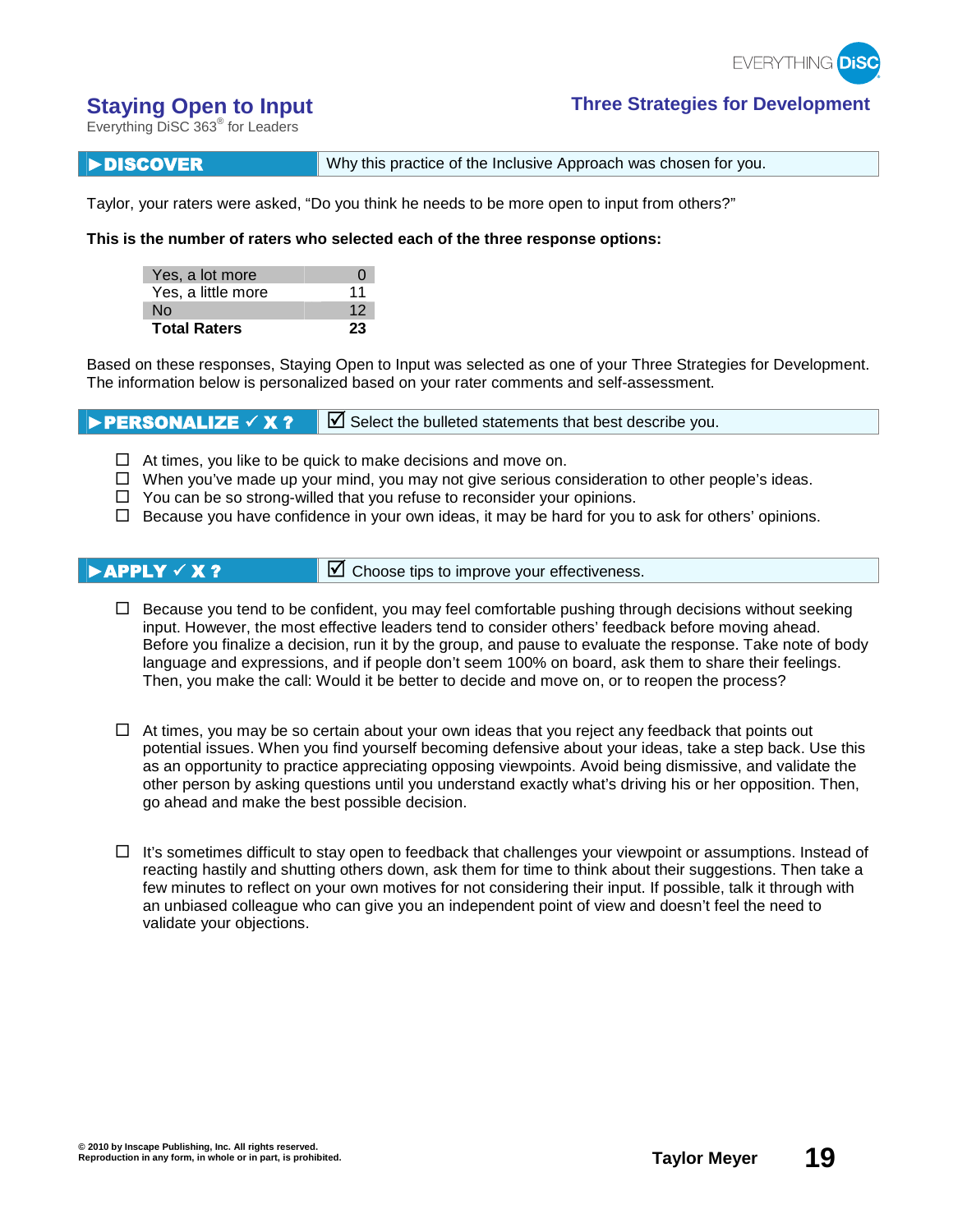

ľ

ľ

Everything DiSC 363® for Leaders

|                                                                                     | <b>All Raters</b> | Self       | Manager    | Peers      | Direct<br>Reports | Other      | Want to<br>See More<br>Often |
|-------------------------------------------------------------------------------------|-------------------|------------|------------|------------|-------------------|------------|------------------------------|
| <b>PIONEERING</b>                                                                   | 6.3               | 6.9        | 6.8        | 5.8        | 6.4               | 6.4        |                              |
| <b>Finding Opportunities</b>                                                        | 6.2               | 7.0        | 6.7        | 5.6        | 6.5               | 6.2        | 22%                          |
| Proposes new directions for the group                                               | 6.0               | 7.0        | 6.0        | 5.5        | 6.4               | 6.0        |                              |
| Focuses on finding new opportunities                                                | 6.3               | 7.0        | 7.0        | 5.5        | 6.6               | 6.3        |                              |
| Encourages us to explore new directions                                             | 6.3               | 7.0        | 7.0        | 5.7        | 6.6               | 6.3        |                              |
| <b>Stretching the Boundaries</b>                                                    | 6.3               | 7.0        | 6.7        | 5.9        | 6.3               | 6.6        | 26%                          |
| Encourages people to think outside the box                                          | 6.5               | 7.0        | 7.0        | 6.2        | 6.6               | 6.7        |                              |
| Challenges others to push beyond their comfort zones                                | 6.2<br>6.3        | 7.0<br>7.0 | 6.0<br>7.0 | 5.5<br>6.2 | 6.3<br>6.1        | 6.7<br>6.5 |                              |
| Helps the group envision new ways of doing things<br><b>Promoting Bold Action</b>   | 6.2               | 6.7        | 7.0        | 5.8        | 6.3               | 6.4        | 9%                           |
| Encourages the group to take chances                                                | 6.2               | 7.0        | 7.0        | 5.7        | 6.3               | 6.5        |                              |
| Champions bold and adventurous ideas                                                | 6.1               | 6.0        | 7.0        | 5.5        | 6.3               | 6.3        |                              |
| Takes risks when necessary                                                          | 6.4               | 7.0        | 7.0        | 6.3        | 6.3               | 6.5        |                              |
| <b>ENERGIZING</b>                                                                   | 6.2               | 6.2        | 6.4        | 6.1        | 5.9               | 6.6        |                              |
|                                                                                     |                   |            |            |            |                   |            |                              |
| <b>Showing Enthusiasm</b>                                                           | 6.2               | 6.7        | 6.7        | 6.4        | 5.8               | 6.6        | 9%                           |
| Brings up the energy level of the group                                             | 6.0               | 7.0        | 6.0        | 5.8        | 5.8               | 6.7        |                              |
| Encourages people with enthusiasm                                                   | 6.1               | 6.0        | 7.0        | 6.5        | 5.5               | 6.7        |                              |
| Shows passion for what we are doing                                                 | 6.5               | 7.0        | 7.0        | 6.8        | 6.2               | 6.5        |                              |
| <b>Building Professional Networks</b>                                               | 6.3               | 5.3        | 6.0        | 6.0        | 6.2               | 6.8        | 4%                           |
| Takes the initiative to meet new people                                             | 6.6               | 7.0        | 7.0        | 6.0        | 6.8               | 6.8        |                              |
| Invites a variety of different people to social outings                             | 5.7               | 2.0        | 5.0        | 5.5        | 5.2               | 6.7        |                              |
| Maintains a wide circle of social contacts                                          | 6.6<br>6.0        | 7.0<br>6.7 | 6.0<br>6.7 | 6.5<br>5.8 | 6.5<br>5.7        | 6.8        | 35%                          |
| Rallying People to Achieve Goals<br>Gets people excited about new goals             | 6.1               | 7.0        | 7.0        | 6.0        | 5.8               | 6.6<br>6.5 |                              |
| Inspires other people                                                               | 5.8               | 6.0        | 6.0        | 5.5        | 5.4               | 6.7        |                              |
| Rallies people around a vision for the future                                       | 6.0               | 7.0        | 7.0        | 5.8        | 5.8               | 6.5        |                              |
|                                                                                     |                   |            |            |            |                   |            |                              |
| <b>AFFIRMING</b>                                                                    | 6.1               | 6.1        | 6.8        | 6.1        | 5.6               | 6.7        |                              |
| <b>Being Approachable</b>                                                           | 6.5               | 6.7        | 6.7        | 6.7        | 6.3               | 6.7        | 13%                          |
| Comes across as approachable                                                        | 6.4               | 7.0        | 7.0        | 6.7        | 6.2               | 6.5        |                              |
| Welcomes casual conversations with people, no matter what their                     | 6.8               | 7.0        | 7.0        | 6.7        | 6.8               | 6.8        |                              |
| status is                                                                           |                   |            |            |            |                   |            |                              |
| Comes across as warm and friendly                                                   | 6.3               | 6.0        | 6.0        | 6.8        | 5.8               | 6.7        |                              |
| <b>Acknowledging Contributions</b>                                                  | 5.8               | 5.3        | 7.0        | 5.7        | 5.2               | 6.7        | 35%                          |
| Goes out of his way to recognize the contributions of others                        | 5.8               | 6.0        | 7.0        | 5.5        | 5.4               | 6.7        |                              |
| Makes people feel good about their accomplishments                                  | 5.9               | 5.0        | 7.0        | 5.8        | 5.2               | 6.8        |                              |
| Makes sure that people know that their work is appreciated                          | 5.7               | 5.0        | 7.0        | 5.7        | $5.0\,$           | 6.7        |                              |
| <b>Creating a Positive Environment</b><br>Creates a positive environment around him | 6.0               | 6.3        | 6.7        | 6.1        | 5.4               | 6.6        | 13%                          |
| Helps people see the best in a tough situation                                      | 6.3<br>5.8        | 6.0<br>6.0 | 7.0<br>6.0 | 6.7<br>6.0 | 5.8<br>5.3        | 6.7<br>6.5 |                              |
| Offers encouragement when people need it most                                       | 5.7               | 7.0        | 7.0        | 5.5        | 5.2               | 6.7        |                              |

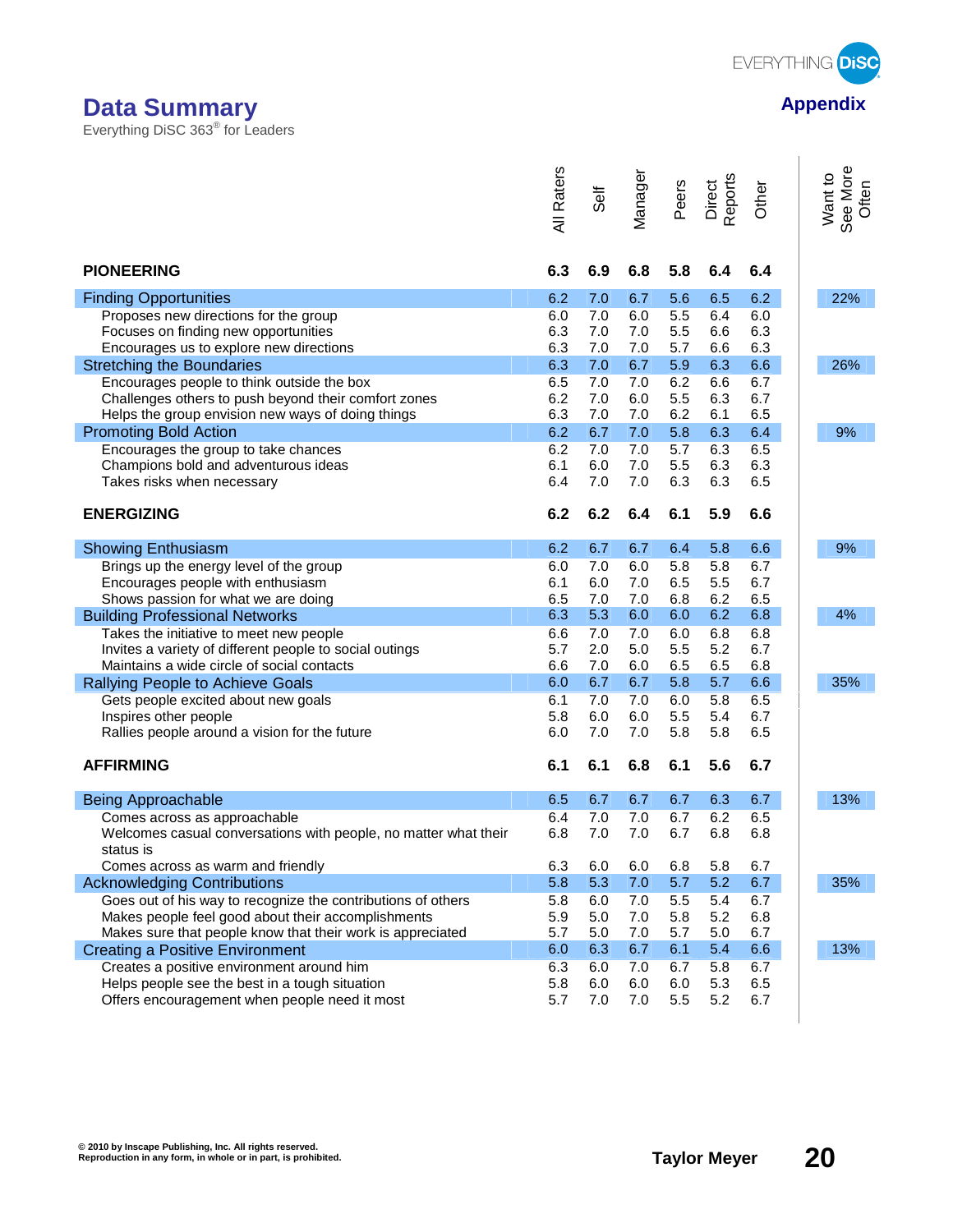

## **Data Summary Appendix Appendix Appendix**

Everything DiSC 363® for Leaders

| 5.9<br>5.6<br><b>INCLUSIVE</b><br>6.4<br>6.9<br>5.7<br>6.4<br><b>Staying Open to Input</b><br>7.0<br>5.9<br>6.0<br>6.4<br>48%<br>6.1<br>7.0<br>6.2<br>7.0<br>6.1<br>6.5<br>Takes other people's input and ideas seriously<br>7.0<br>5.8<br>5.8<br>Thinks it's important to consider everyone's ideas<br>6.1<br>7.0<br>7.0<br>6.0<br>6.5<br>Shows willingness to reconsider his ideas when someone has a<br>6.1<br>7.0<br>5.8<br>6.0<br>6.3<br>7.0<br>better one<br><b>Showing Diplomacy</b><br>5.3<br>6.7<br>5.9<br>5.1<br>6.3<br>61%<br>5.7<br>5.0<br>Shows consideration for other people's feelings<br>5.8<br>4.0<br>7.0<br>6.0<br>6.7<br>6.2<br>Genuinely listens to other people<br>5.7<br>6.0<br>6.0<br>5.8<br>5.4<br>6.0<br>7.0<br>5.8<br>5.0<br>6.2<br>Uses tact when communicating with others<br>5.6<br>6.4<br>17%<br>5.9<br>7.0<br>7.0<br>5.4<br>5.7<br><b>Facilitating Dialogue</b><br>6.2<br>7.0<br>6.5<br>Encourages people to share different points of view<br>7.0<br>5.7<br>6.3<br>6.1<br>7.0<br>7.0<br>5.8<br>5.9<br>6.5<br>Invites other people's opinions and ideas<br>7.0<br>6.3<br>Gets buy-in from team members before moving ahead<br>5.3<br>7.0<br>4.8<br>4.8<br><b>HUMBLE</b><br>5.5<br>6.6<br>6.6<br>5.4<br>5.2<br>6.0<br>5.6<br>6.7<br>5.9<br>26%<br>6.0<br>5.6<br>5.4<br><b>Maintaining Composure</b><br>Shows self-control when he's upset<br>7.0<br>5.8<br>5.7<br>7.0<br>5.3<br>6.0<br>Remains calm when he's frustrated<br>7.0<br>6.0<br>5.5<br>5.6<br>5.8<br>5.7<br>5.5<br>6.0<br>5.0<br>5.5<br>5.4<br>5.8<br>Handles disagreements in a rational, unemotional fashion<br>26%<br>5.3<br>6.3<br>7.0<br>5.0<br>5.0<br>6.0<br><b>Showing Modesty</b><br>5.5<br>5.8<br>Recognizes his limitations<br>5.6<br>6.0<br>7.0<br>5.4<br>Is quick to acknowledge when he's wrong<br>5.7<br>7.0<br>7.0<br>5.0<br>5.5<br>6.5<br>6.0<br>7.0<br>4.5<br>4.0<br>5.7<br>Comes across as modest<br>4.7<br>6.7<br>6.7<br>5.4<br>5.2<br>6.1<br>22%<br>5.6<br><b>Being Fair Minded</b><br>7.0<br>7.0<br>5.1<br>6.2<br>5.4<br>4.8<br>Makes decisions without letting his personal biases get in the way<br>5.9<br>6.0<br>7.0<br>6.2<br>5.5<br>6.2<br>Makes decisions in a fair, objective fashion<br>7.0<br>6.0<br>5.3<br>5.1<br>6.0<br>Avoids getting carried away with his passions and pet projects<br>5.4<br><b>DELIBERATE</b><br>5.5<br>5.8<br>6.3<br>5.7<br>4.8<br>6.3<br>6.3<br>52%<br>5.4<br>5.0<br>6.3<br>5.8<br><b>Communicating with Clarity</b><br>4.6<br>5.8<br>4.5<br>5.4<br>4.0<br>6.0<br>6.3<br>Uses clear, concise language when he communicates<br>Presents his ideas in a clear, systematic way<br>5.2<br>5.0<br>7.0<br>5.5<br>4.4<br>6.0<br>4.8<br>6.5<br>Takes the time to lay out his ideas so that everyone can<br>5.6<br>6.0<br>6.0<br>6.0<br>understand<br>6.1<br>39%<br>5.4<br>6.0<br>6.3<br>5.4<br>5.0<br><b>Promoting Disciplined Analysis</b><br>Makes sure people calculate risks before acting<br>5.0<br>6.0<br>5.2<br>5.0<br>6.0<br>5.3<br>Promotes critical thinking when solving problems<br>7.0<br>5.8<br>6.2<br>5.8<br>7.0<br>5.5<br>6.0<br>6.0<br>5.3<br>4.5<br>Thoroughly reviews the facts and options before making decisions<br>5.2<br>6.0<br>39%<br>5.6<br>6.3<br>6.3<br>5.8<br>4.9<br>6.4<br>Providing a Sense of Stability<br>Provides enough consistency that people know what to expect<br>5.0<br>7.0<br>5.7<br>5.5<br>4.6<br>6.5<br>Creates an environment where there is a sense of stability<br>7.0<br>6.0<br>6.2<br>5.1<br>6.5<br>5.8<br>Provides a structure that people can follow<br>4.9<br>5.5<br>7.0<br>6.0<br>5.7<br>6.3 | All Raters | Self | Manager | Peers | Direct<br>Reports | Other | See More<br>Often<br>Want to |
|-------------------------------------------------------------------------------------------------------------------------------------------------------------------------------------------------------------------------------------------------------------------------------------------------------------------------------------------------------------------------------------------------------------------------------------------------------------------------------------------------------------------------------------------------------------------------------------------------------------------------------------------------------------------------------------------------------------------------------------------------------------------------------------------------------------------------------------------------------------------------------------------------------------------------------------------------------------------------------------------------------------------------------------------------------------------------------------------------------------------------------------------------------------------------------------------------------------------------------------------------------------------------------------------------------------------------------------------------------------------------------------------------------------------------------------------------------------------------------------------------------------------------------------------------------------------------------------------------------------------------------------------------------------------------------------------------------------------------------------------------------------------------------------------------------------------------------------------------------------------------------------------------------------------------------------------------------------------------------------------------------------------------------------------------------------------------------------------------------------------------------------------------------------------------------------------------------------------------------------------------------------------------------------------------------------------------------------------------------------------------------------------------------------------------------------------------------------------------------------------------------------------------------------------------------------------------------------------------------------------------------------------------------------------------------------------------------------------------------------------------------------------------------------------------------------------------------------------------------------------------------------------------------------------------------------------------------------------------------------------------------------------------------------------------------------------------------------------------------------------------------------------------------------------------------------------------------------------------------------------------------------------------------------------------------------------------------------------------------------------------------------------------------------------------------------------------------------------------------------------------------------------------------------------------------------------------------------------|------------|------|---------|-------|-------------------|-------|------------------------------|
|                                                                                                                                                                                                                                                                                                                                                                                                                                                                                                                                                                                                                                                                                                                                                                                                                                                                                                                                                                                                                                                                                                                                                                                                                                                                                                                                                                                                                                                                                                                                                                                                                                                                                                                                                                                                                                                                                                                                                                                                                                                                                                                                                                                                                                                                                                                                                                                                                                                                                                                                                                                                                                                                                                                                                                                                                                                                                                                                                                                                                                                                                                                                                                                                                                                                                                                                                                                                                                                                                                                                                                                           |            |      |         |       |                   |       |                              |
|                                                                                                                                                                                                                                                                                                                                                                                                                                                                                                                                                                                                                                                                                                                                                                                                                                                                                                                                                                                                                                                                                                                                                                                                                                                                                                                                                                                                                                                                                                                                                                                                                                                                                                                                                                                                                                                                                                                                                                                                                                                                                                                                                                                                                                                                                                                                                                                                                                                                                                                                                                                                                                                                                                                                                                                                                                                                                                                                                                                                                                                                                                                                                                                                                                                                                                                                                                                                                                                                                                                                                                                           |            |      |         |       |                   |       |                              |
|                                                                                                                                                                                                                                                                                                                                                                                                                                                                                                                                                                                                                                                                                                                                                                                                                                                                                                                                                                                                                                                                                                                                                                                                                                                                                                                                                                                                                                                                                                                                                                                                                                                                                                                                                                                                                                                                                                                                                                                                                                                                                                                                                                                                                                                                                                                                                                                                                                                                                                                                                                                                                                                                                                                                                                                                                                                                                                                                                                                                                                                                                                                                                                                                                                                                                                                                                                                                                                                                                                                                                                                           |            |      |         |       |                   |       |                              |
|                                                                                                                                                                                                                                                                                                                                                                                                                                                                                                                                                                                                                                                                                                                                                                                                                                                                                                                                                                                                                                                                                                                                                                                                                                                                                                                                                                                                                                                                                                                                                                                                                                                                                                                                                                                                                                                                                                                                                                                                                                                                                                                                                                                                                                                                                                                                                                                                                                                                                                                                                                                                                                                                                                                                                                                                                                                                                                                                                                                                                                                                                                                                                                                                                                                                                                                                                                                                                                                                                                                                                                                           |            |      |         |       |                   |       |                              |
|                                                                                                                                                                                                                                                                                                                                                                                                                                                                                                                                                                                                                                                                                                                                                                                                                                                                                                                                                                                                                                                                                                                                                                                                                                                                                                                                                                                                                                                                                                                                                                                                                                                                                                                                                                                                                                                                                                                                                                                                                                                                                                                                                                                                                                                                                                                                                                                                                                                                                                                                                                                                                                                                                                                                                                                                                                                                                                                                                                                                                                                                                                                                                                                                                                                                                                                                                                                                                                                                                                                                                                                           |            |      |         |       |                   |       |                              |
|                                                                                                                                                                                                                                                                                                                                                                                                                                                                                                                                                                                                                                                                                                                                                                                                                                                                                                                                                                                                                                                                                                                                                                                                                                                                                                                                                                                                                                                                                                                                                                                                                                                                                                                                                                                                                                                                                                                                                                                                                                                                                                                                                                                                                                                                                                                                                                                                                                                                                                                                                                                                                                                                                                                                                                                                                                                                                                                                                                                                                                                                                                                                                                                                                                                                                                                                                                                                                                                                                                                                                                                           |            |      |         |       |                   |       |                              |
|                                                                                                                                                                                                                                                                                                                                                                                                                                                                                                                                                                                                                                                                                                                                                                                                                                                                                                                                                                                                                                                                                                                                                                                                                                                                                                                                                                                                                                                                                                                                                                                                                                                                                                                                                                                                                                                                                                                                                                                                                                                                                                                                                                                                                                                                                                                                                                                                                                                                                                                                                                                                                                                                                                                                                                                                                                                                                                                                                                                                                                                                                                                                                                                                                                                                                                                                                                                                                                                                                                                                                                                           |            |      |         |       |                   |       |                              |
|                                                                                                                                                                                                                                                                                                                                                                                                                                                                                                                                                                                                                                                                                                                                                                                                                                                                                                                                                                                                                                                                                                                                                                                                                                                                                                                                                                                                                                                                                                                                                                                                                                                                                                                                                                                                                                                                                                                                                                                                                                                                                                                                                                                                                                                                                                                                                                                                                                                                                                                                                                                                                                                                                                                                                                                                                                                                                                                                                                                                                                                                                                                                                                                                                                                                                                                                                                                                                                                                                                                                                                                           |            |      |         |       |                   |       |                              |
|                                                                                                                                                                                                                                                                                                                                                                                                                                                                                                                                                                                                                                                                                                                                                                                                                                                                                                                                                                                                                                                                                                                                                                                                                                                                                                                                                                                                                                                                                                                                                                                                                                                                                                                                                                                                                                                                                                                                                                                                                                                                                                                                                                                                                                                                                                                                                                                                                                                                                                                                                                                                                                                                                                                                                                                                                                                                                                                                                                                                                                                                                                                                                                                                                                                                                                                                                                                                                                                                                                                                                                                           |            |      |         |       |                   |       |                              |
|                                                                                                                                                                                                                                                                                                                                                                                                                                                                                                                                                                                                                                                                                                                                                                                                                                                                                                                                                                                                                                                                                                                                                                                                                                                                                                                                                                                                                                                                                                                                                                                                                                                                                                                                                                                                                                                                                                                                                                                                                                                                                                                                                                                                                                                                                                                                                                                                                                                                                                                                                                                                                                                                                                                                                                                                                                                                                                                                                                                                                                                                                                                                                                                                                                                                                                                                                                                                                                                                                                                                                                                           |            |      |         |       |                   |       |                              |
|                                                                                                                                                                                                                                                                                                                                                                                                                                                                                                                                                                                                                                                                                                                                                                                                                                                                                                                                                                                                                                                                                                                                                                                                                                                                                                                                                                                                                                                                                                                                                                                                                                                                                                                                                                                                                                                                                                                                                                                                                                                                                                                                                                                                                                                                                                                                                                                                                                                                                                                                                                                                                                                                                                                                                                                                                                                                                                                                                                                                                                                                                                                                                                                                                                                                                                                                                                                                                                                                                                                                                                                           |            |      |         |       |                   |       |                              |
|                                                                                                                                                                                                                                                                                                                                                                                                                                                                                                                                                                                                                                                                                                                                                                                                                                                                                                                                                                                                                                                                                                                                                                                                                                                                                                                                                                                                                                                                                                                                                                                                                                                                                                                                                                                                                                                                                                                                                                                                                                                                                                                                                                                                                                                                                                                                                                                                                                                                                                                                                                                                                                                                                                                                                                                                                                                                                                                                                                                                                                                                                                                                                                                                                                                                                                                                                                                                                                                                                                                                                                                           |            |      |         |       |                   |       |                              |
|                                                                                                                                                                                                                                                                                                                                                                                                                                                                                                                                                                                                                                                                                                                                                                                                                                                                                                                                                                                                                                                                                                                                                                                                                                                                                                                                                                                                                                                                                                                                                                                                                                                                                                                                                                                                                                                                                                                                                                                                                                                                                                                                                                                                                                                                                                                                                                                                                                                                                                                                                                                                                                                                                                                                                                                                                                                                                                                                                                                                                                                                                                                                                                                                                                                                                                                                                                                                                                                                                                                                                                                           |            |      |         |       |                   |       |                              |
|                                                                                                                                                                                                                                                                                                                                                                                                                                                                                                                                                                                                                                                                                                                                                                                                                                                                                                                                                                                                                                                                                                                                                                                                                                                                                                                                                                                                                                                                                                                                                                                                                                                                                                                                                                                                                                                                                                                                                                                                                                                                                                                                                                                                                                                                                                                                                                                                                                                                                                                                                                                                                                                                                                                                                                                                                                                                                                                                                                                                                                                                                                                                                                                                                                                                                                                                                                                                                                                                                                                                                                                           |            |      |         |       |                   |       |                              |
|                                                                                                                                                                                                                                                                                                                                                                                                                                                                                                                                                                                                                                                                                                                                                                                                                                                                                                                                                                                                                                                                                                                                                                                                                                                                                                                                                                                                                                                                                                                                                                                                                                                                                                                                                                                                                                                                                                                                                                                                                                                                                                                                                                                                                                                                                                                                                                                                                                                                                                                                                                                                                                                                                                                                                                                                                                                                                                                                                                                                                                                                                                                                                                                                                                                                                                                                                                                                                                                                                                                                                                                           |            |      |         |       |                   |       |                              |
|                                                                                                                                                                                                                                                                                                                                                                                                                                                                                                                                                                                                                                                                                                                                                                                                                                                                                                                                                                                                                                                                                                                                                                                                                                                                                                                                                                                                                                                                                                                                                                                                                                                                                                                                                                                                                                                                                                                                                                                                                                                                                                                                                                                                                                                                                                                                                                                                                                                                                                                                                                                                                                                                                                                                                                                                                                                                                                                                                                                                                                                                                                                                                                                                                                                                                                                                                                                                                                                                                                                                                                                           |            |      |         |       |                   |       |                              |
|                                                                                                                                                                                                                                                                                                                                                                                                                                                                                                                                                                                                                                                                                                                                                                                                                                                                                                                                                                                                                                                                                                                                                                                                                                                                                                                                                                                                                                                                                                                                                                                                                                                                                                                                                                                                                                                                                                                                                                                                                                                                                                                                                                                                                                                                                                                                                                                                                                                                                                                                                                                                                                                                                                                                                                                                                                                                                                                                                                                                                                                                                                                                                                                                                                                                                                                                                                                                                                                                                                                                                                                           |            |      |         |       |                   |       |                              |
|                                                                                                                                                                                                                                                                                                                                                                                                                                                                                                                                                                                                                                                                                                                                                                                                                                                                                                                                                                                                                                                                                                                                                                                                                                                                                                                                                                                                                                                                                                                                                                                                                                                                                                                                                                                                                                                                                                                                                                                                                                                                                                                                                                                                                                                                                                                                                                                                                                                                                                                                                                                                                                                                                                                                                                                                                                                                                                                                                                                                                                                                                                                                                                                                                                                                                                                                                                                                                                                                                                                                                                                           |            |      |         |       |                   |       |                              |
|                                                                                                                                                                                                                                                                                                                                                                                                                                                                                                                                                                                                                                                                                                                                                                                                                                                                                                                                                                                                                                                                                                                                                                                                                                                                                                                                                                                                                                                                                                                                                                                                                                                                                                                                                                                                                                                                                                                                                                                                                                                                                                                                                                                                                                                                                                                                                                                                                                                                                                                                                                                                                                                                                                                                                                                                                                                                                                                                                                                                                                                                                                                                                                                                                                                                                                                                                                                                                                                                                                                                                                                           |            |      |         |       |                   |       |                              |
|                                                                                                                                                                                                                                                                                                                                                                                                                                                                                                                                                                                                                                                                                                                                                                                                                                                                                                                                                                                                                                                                                                                                                                                                                                                                                                                                                                                                                                                                                                                                                                                                                                                                                                                                                                                                                                                                                                                                                                                                                                                                                                                                                                                                                                                                                                                                                                                                                                                                                                                                                                                                                                                                                                                                                                                                                                                                                                                                                                                                                                                                                                                                                                                                                                                                                                                                                                                                                                                                                                                                                                                           |            |      |         |       |                   |       |                              |
|                                                                                                                                                                                                                                                                                                                                                                                                                                                                                                                                                                                                                                                                                                                                                                                                                                                                                                                                                                                                                                                                                                                                                                                                                                                                                                                                                                                                                                                                                                                                                                                                                                                                                                                                                                                                                                                                                                                                                                                                                                                                                                                                                                                                                                                                                                                                                                                                                                                                                                                                                                                                                                                                                                                                                                                                                                                                                                                                                                                                                                                                                                                                                                                                                                                                                                                                                                                                                                                                                                                                                                                           |            |      |         |       |                   |       |                              |
|                                                                                                                                                                                                                                                                                                                                                                                                                                                                                                                                                                                                                                                                                                                                                                                                                                                                                                                                                                                                                                                                                                                                                                                                                                                                                                                                                                                                                                                                                                                                                                                                                                                                                                                                                                                                                                                                                                                                                                                                                                                                                                                                                                                                                                                                                                                                                                                                                                                                                                                                                                                                                                                                                                                                                                                                                                                                                                                                                                                                                                                                                                                                                                                                                                                                                                                                                                                                                                                                                                                                                                                           |            |      |         |       |                   |       |                              |
|                                                                                                                                                                                                                                                                                                                                                                                                                                                                                                                                                                                                                                                                                                                                                                                                                                                                                                                                                                                                                                                                                                                                                                                                                                                                                                                                                                                                                                                                                                                                                                                                                                                                                                                                                                                                                                                                                                                                                                                                                                                                                                                                                                                                                                                                                                                                                                                                                                                                                                                                                                                                                                                                                                                                                                                                                                                                                                                                                                                                                                                                                                                                                                                                                                                                                                                                                                                                                                                                                                                                                                                           |            |      |         |       |                   |       |                              |
|                                                                                                                                                                                                                                                                                                                                                                                                                                                                                                                                                                                                                                                                                                                                                                                                                                                                                                                                                                                                                                                                                                                                                                                                                                                                                                                                                                                                                                                                                                                                                                                                                                                                                                                                                                                                                                                                                                                                                                                                                                                                                                                                                                                                                                                                                                                                                                                                                                                                                                                                                                                                                                                                                                                                                                                                                                                                                                                                                                                                                                                                                                                                                                                                                                                                                                                                                                                                                                                                                                                                                                                           |            |      |         |       |                   |       |                              |
|                                                                                                                                                                                                                                                                                                                                                                                                                                                                                                                                                                                                                                                                                                                                                                                                                                                                                                                                                                                                                                                                                                                                                                                                                                                                                                                                                                                                                                                                                                                                                                                                                                                                                                                                                                                                                                                                                                                                                                                                                                                                                                                                                                                                                                                                                                                                                                                                                                                                                                                                                                                                                                                                                                                                                                                                                                                                                                                                                                                                                                                                                                                                                                                                                                                                                                                                                                                                                                                                                                                                                                                           |            |      |         |       |                   |       |                              |
|                                                                                                                                                                                                                                                                                                                                                                                                                                                                                                                                                                                                                                                                                                                                                                                                                                                                                                                                                                                                                                                                                                                                                                                                                                                                                                                                                                                                                                                                                                                                                                                                                                                                                                                                                                                                                                                                                                                                                                                                                                                                                                                                                                                                                                                                                                                                                                                                                                                                                                                                                                                                                                                                                                                                                                                                                                                                                                                                                                                                                                                                                                                                                                                                                                                                                                                                                                                                                                                                                                                                                                                           |            |      |         |       |                   |       |                              |
|                                                                                                                                                                                                                                                                                                                                                                                                                                                                                                                                                                                                                                                                                                                                                                                                                                                                                                                                                                                                                                                                                                                                                                                                                                                                                                                                                                                                                                                                                                                                                                                                                                                                                                                                                                                                                                                                                                                                                                                                                                                                                                                                                                                                                                                                                                                                                                                                                                                                                                                                                                                                                                                                                                                                                                                                                                                                                                                                                                                                                                                                                                                                                                                                                                                                                                                                                                                                                                                                                                                                                                                           |            |      |         |       |                   |       |                              |
|                                                                                                                                                                                                                                                                                                                                                                                                                                                                                                                                                                                                                                                                                                                                                                                                                                                                                                                                                                                                                                                                                                                                                                                                                                                                                                                                                                                                                                                                                                                                                                                                                                                                                                                                                                                                                                                                                                                                                                                                                                                                                                                                                                                                                                                                                                                                                                                                                                                                                                                                                                                                                                                                                                                                                                                                                                                                                                                                                                                                                                                                                                                                                                                                                                                                                                                                                                                                                                                                                                                                                                                           |            |      |         |       |                   |       |                              |
|                                                                                                                                                                                                                                                                                                                                                                                                                                                                                                                                                                                                                                                                                                                                                                                                                                                                                                                                                                                                                                                                                                                                                                                                                                                                                                                                                                                                                                                                                                                                                                                                                                                                                                                                                                                                                                                                                                                                                                                                                                                                                                                                                                                                                                                                                                                                                                                                                                                                                                                                                                                                                                                                                                                                                                                                                                                                                                                                                                                                                                                                                                                                                                                                                                                                                                                                                                                                                                                                                                                                                                                           |            |      |         |       |                   |       |                              |
|                                                                                                                                                                                                                                                                                                                                                                                                                                                                                                                                                                                                                                                                                                                                                                                                                                                                                                                                                                                                                                                                                                                                                                                                                                                                                                                                                                                                                                                                                                                                                                                                                                                                                                                                                                                                                                                                                                                                                                                                                                                                                                                                                                                                                                                                                                                                                                                                                                                                                                                                                                                                                                                                                                                                                                                                                                                                                                                                                                                                                                                                                                                                                                                                                                                                                                                                                                                                                                                                                                                                                                                           |            |      |         |       |                   |       |                              |
|                                                                                                                                                                                                                                                                                                                                                                                                                                                                                                                                                                                                                                                                                                                                                                                                                                                                                                                                                                                                                                                                                                                                                                                                                                                                                                                                                                                                                                                                                                                                                                                                                                                                                                                                                                                                                                                                                                                                                                                                                                                                                                                                                                                                                                                                                                                                                                                                                                                                                                                                                                                                                                                                                                                                                                                                                                                                                                                                                                                                                                                                                                                                                                                                                                                                                                                                                                                                                                                                                                                                                                                           |            |      |         |       |                   |       |                              |
|                                                                                                                                                                                                                                                                                                                                                                                                                                                                                                                                                                                                                                                                                                                                                                                                                                                                                                                                                                                                                                                                                                                                                                                                                                                                                                                                                                                                                                                                                                                                                                                                                                                                                                                                                                                                                                                                                                                                                                                                                                                                                                                                                                                                                                                                                                                                                                                                                                                                                                                                                                                                                                                                                                                                                                                                                                                                                                                                                                                                                                                                                                                                                                                                                                                                                                                                                                                                                                                                                                                                                                                           |            |      |         |       |                   |       |                              |
|                                                                                                                                                                                                                                                                                                                                                                                                                                                                                                                                                                                                                                                                                                                                                                                                                                                                                                                                                                                                                                                                                                                                                                                                                                                                                                                                                                                                                                                                                                                                                                                                                                                                                                                                                                                                                                                                                                                                                                                                                                                                                                                                                                                                                                                                                                                                                                                                                                                                                                                                                                                                                                                                                                                                                                                                                                                                                                                                                                                                                                                                                                                                                                                                                                                                                                                                                                                                                                                                                                                                                                                           |            |      |         |       |                   |       |                              |
|                                                                                                                                                                                                                                                                                                                                                                                                                                                                                                                                                                                                                                                                                                                                                                                                                                                                                                                                                                                                                                                                                                                                                                                                                                                                                                                                                                                                                                                                                                                                                                                                                                                                                                                                                                                                                                                                                                                                                                                                                                                                                                                                                                                                                                                                                                                                                                                                                                                                                                                                                                                                                                                                                                                                                                                                                                                                                                                                                                                                                                                                                                                                                                                                                                                                                                                                                                                                                                                                                                                                                                                           |            |      |         |       |                   |       |                              |
|                                                                                                                                                                                                                                                                                                                                                                                                                                                                                                                                                                                                                                                                                                                                                                                                                                                                                                                                                                                                                                                                                                                                                                                                                                                                                                                                                                                                                                                                                                                                                                                                                                                                                                                                                                                                                                                                                                                                                                                                                                                                                                                                                                                                                                                                                                                                                                                                                                                                                                                                                                                                                                                                                                                                                                                                                                                                                                                                                                                                                                                                                                                                                                                                                                                                                                                                                                                                                                                                                                                                                                                           |            |      |         |       |                   |       |                              |
|                                                                                                                                                                                                                                                                                                                                                                                                                                                                                                                                                                                                                                                                                                                                                                                                                                                                                                                                                                                                                                                                                                                                                                                                                                                                                                                                                                                                                                                                                                                                                                                                                                                                                                                                                                                                                                                                                                                                                                                                                                                                                                                                                                                                                                                                                                                                                                                                                                                                                                                                                                                                                                                                                                                                                                                                                                                                                                                                                                                                                                                                                                                                                                                                                                                                                                                                                                                                                                                                                                                                                                                           |            |      |         |       |                   |       |                              |
|                                                                                                                                                                                                                                                                                                                                                                                                                                                                                                                                                                                                                                                                                                                                                                                                                                                                                                                                                                                                                                                                                                                                                                                                                                                                                                                                                                                                                                                                                                                                                                                                                                                                                                                                                                                                                                                                                                                                                                                                                                                                                                                                                                                                                                                                                                                                                                                                                                                                                                                                                                                                                                                                                                                                                                                                                                                                                                                                                                                                                                                                                                                                                                                                                                                                                                                                                                                                                                                                                                                                                                                           |            |      |         |       |                   |       |                              |
|                                                                                                                                                                                                                                                                                                                                                                                                                                                                                                                                                                                                                                                                                                                                                                                                                                                                                                                                                                                                                                                                                                                                                                                                                                                                                                                                                                                                                                                                                                                                                                                                                                                                                                                                                                                                                                                                                                                                                                                                                                                                                                                                                                                                                                                                                                                                                                                                                                                                                                                                                                                                                                                                                                                                                                                                                                                                                                                                                                                                                                                                                                                                                                                                                                                                                                                                                                                                                                                                                                                                                                                           |            |      |         |       |                   |       |                              |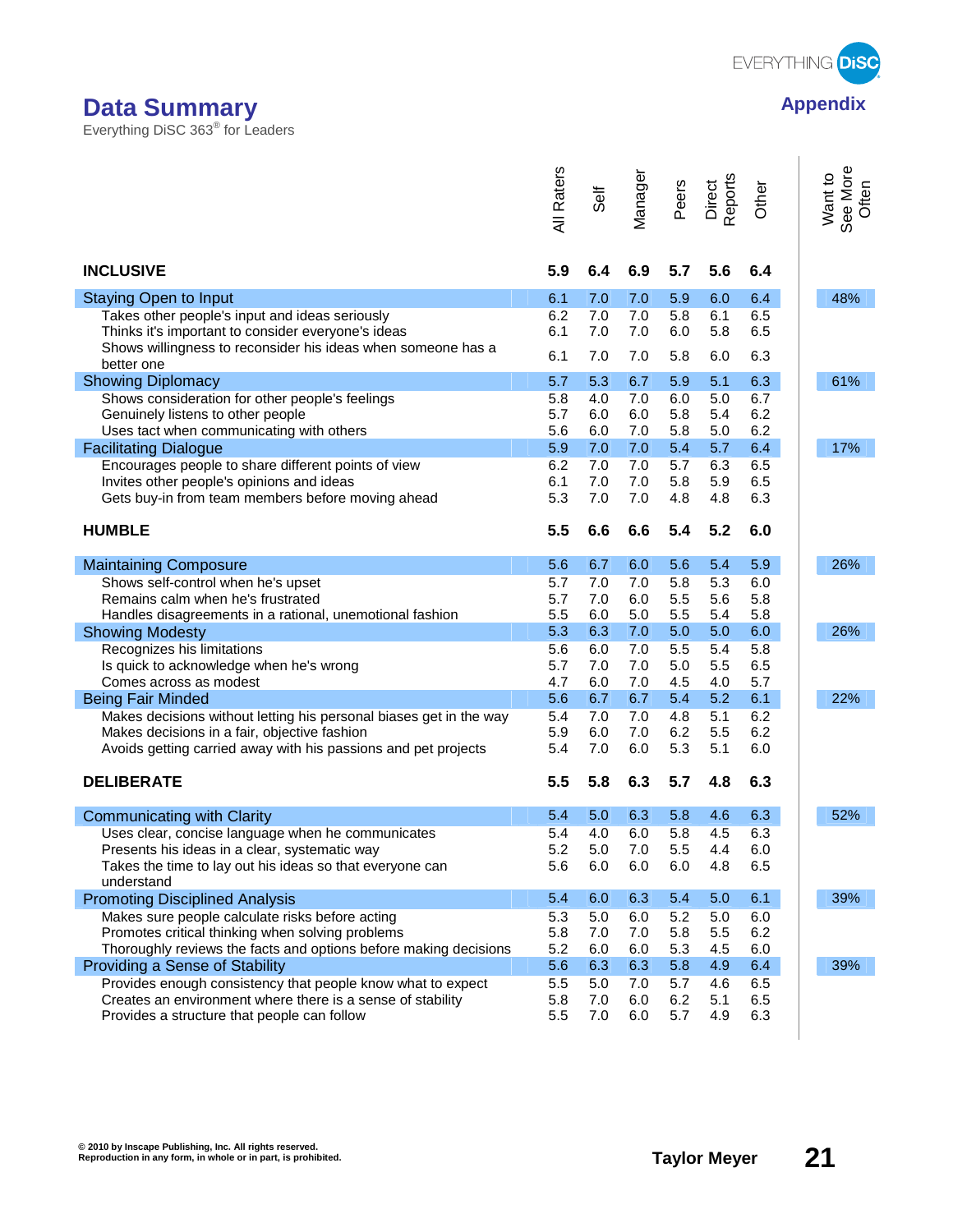

## **Data Summary Appendix Appendix Appendix**

Everything DiSC 363® for Leaders

| <b>All Raters</b><br>Vlanager<br>Direct<br>Reports<br>Peers<br>Other<br>Self                               | See More<br>Want to<br>Often |
|------------------------------------------------------------------------------------------------------------|------------------------------|
| 6.3<br>5.7<br><b>RESOLUTE</b><br>6.0<br>6.2<br>6.0<br>6.2                                                  |                              |
| <b>Setting High Expectations</b><br>6.7<br>5.5<br>6.4<br>6.1<br>6.0<br>6.3                                 | 26%                          |
| 7.0<br>6.2<br>6.8<br>6.5<br>Sets high expectations for the group<br>6.6<br>7.0                             |                              |
| 5.3<br>6.3<br>Makes it clear that mediocre performance is unacceptable<br>6.1<br>7.0<br>7.0<br>6.4         |                              |
| 6.3<br>Makes sure that people take responsibility for poor performance<br>5.7<br>4.0<br>6.0<br>5.0<br>5.6  |                              |
| Speaking Up About Problems<br>6.3<br>6.3<br>5.9<br>6.0<br>6.0<br>6.0                                       | 22%                          |
| 5.5<br>6.3<br>Speaks up when our methods are not working<br>6.0<br>6.0<br>6.0<br>6.0                       |                              |
| 5.9<br>5.7<br>Points out when our plans are impractical<br>5.9<br>6.0<br>7.0<br>6.0                        |                              |
| 6.0<br>7.0<br>6.0<br>6.3<br>6.1<br>Is willing to question processes that don't seem logical<br>6.1         |                              |
| 6.3<br>6.0<br>5.8<br>6.3<br><b>Improving Methods</b><br>5.9<br>5.7                                         | 43%                          |
| 5.2<br>5.6<br>6.2<br>Makes sure that inefficiencies get addressed<br>5.7<br>7.0<br>6.0                     |                              |
| Makes sure that people apply common sense to our work<br>6.0<br>5.8<br>5.3<br>6.3<br>5.7<br>6.0<br>methods |                              |
| 6.3<br>6.2<br>6.3<br>6.0<br>6.0<br>6.5<br>Finds ways to improve our processes and methods                  |                              |
| <b>COMMANDING</b><br>6.4<br>6.9<br>6.6<br>6.1<br>6.5<br>6.4                                                |                              |
| 7.0<br>6.3<br>6.2<br>6.3<br><b>Showing Confidence</b><br>6.5<br>6.7                                        | 4%                           |
| 6.7<br>7.0<br>7.0<br>6.3<br>6.9<br>6.5<br>Shows confidence in his opinions                                 |                              |
| 6.3<br>Shows assertiveness when he speaks<br>6.3<br>7.0<br>6.0<br>6.0<br>6.5                               |                              |
| 6.3<br>6.2<br>Speaks his mind<br>6.4<br>7.0<br>6.0<br>6.7                                                  |                              |
| 6.2<br>6.4<br>6.7<br>6.7<br>6.3<br>6.3<br><b>Taking Charge</b>                                             | 9%                           |
| Steps up and make decisions when no one else will<br>6.3<br>7.0<br>6.0<br>6.0<br>6.4<br>6.5                |                              |
| 7.0<br>6.3<br>6.3<br>Takes charge of situations when leadership seems to be lacking<br>6.4<br>7.0<br>6.7   |                              |
| 6.2<br>Takes the lead in group situations<br>6.2<br>6.0<br>7.0<br>5.8<br>6.5                               |                              |
| 6.3<br>6.3<br>7.0<br>6.7<br>6.5<br>6.0<br><b>Focusing on Results</b>                                       | 22%                          |
| 6.3<br>6.5<br>6.3<br>Pushes himself and others to get results<br>6.4<br>7.0<br>7.0                         |                              |
| 7.0<br>5.3<br>6.2<br>Sets ambitious goals for the group<br>6.1<br>7.0<br>6.4                               |                              |
| 6.3<br>6.3<br>Comes across as action-oriented<br>6.4<br>7.0<br>6.0<br>6.6                                  |                              |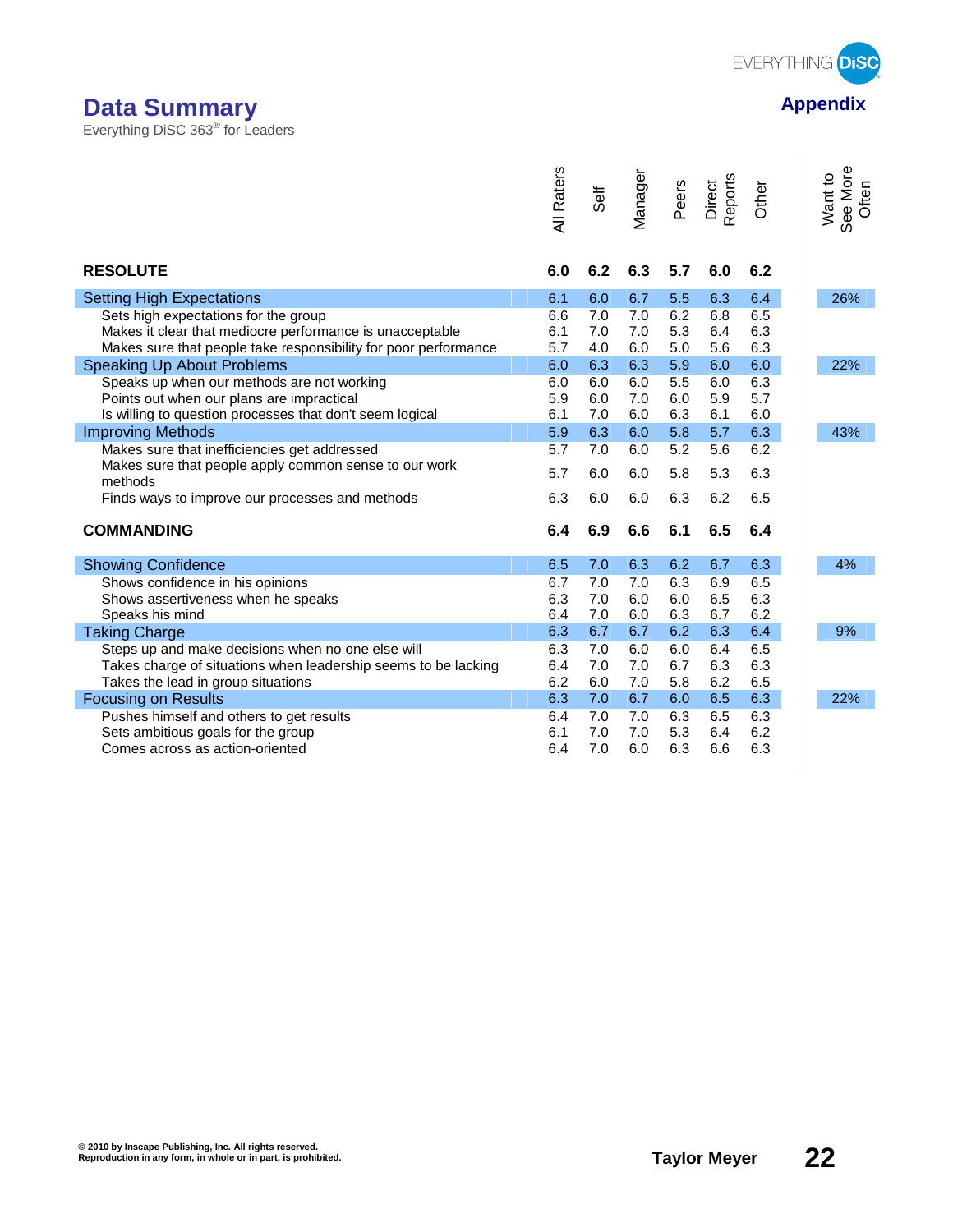

Everything DiSC 363® for Leaders

**TOTAL RATERS: 23**

| <b>PIONEERING</b>                                                                                                                                                                                                                                                                                                                                                                                                                                                                                                                                                                                              | # of<br>Raters                        |
|----------------------------------------------------------------------------------------------------------------------------------------------------------------------------------------------------------------------------------------------------------------------------------------------------------------------------------------------------------------------------------------------------------------------------------------------------------------------------------------------------------------------------------------------------------------------------------------------------------------|---------------------------------------|
|                                                                                                                                                                                                                                                                                                                                                                                                                                                                                                                                                                                                                |                                       |
| <b>Finding Opportunities</b><br>He already does this, but he would be more effective if he did it even more often.                                                                                                                                                                                                                                                                                                                                                                                                                                                                                             | 2                                     |
| He already does a good job of finding new opportunities.<br>I think we have plenty of opportunities and he needs to focus more on getting things done.<br>His passion for finding new opportunities encourages the rest of us to show initiative.<br>He takes a lot of personal responsibility for reaching goals, but doesn't hold everyone else to the same<br>level of performance.                                                                                                                                                                                                                         | 11<br>1<br>12<br>2                    |
| <b>Stretching the Boundaries</b>                                                                                                                                                                                                                                                                                                                                                                                                                                                                                                                                                                               |                                       |
| He already does this, but he would be more effective if he did it even more often.<br>Although he doesn't focus on this area, I don't think that's part of his current role.<br>He's always willing to challenge the status quo.<br>He already seems willing to push people beyond their comfort zones.                                                                                                                                                                                                                                                                                                        | 6<br>11<br>9                          |
| <b>Promoting Bold Action</b>                                                                                                                                                                                                                                                                                                                                                                                                                                                                                                                                                                                   |                                       |
| He seems to need proof before trying something bold.<br>He already does this, but he would be more effective if he did it even more often.<br>Although he doesn't focus on this area, I don't think that's part of his current role.<br>Actually, he sometimes takes too many risks.<br>I think he's good at knowing when to take risks.<br>He is not afraid of change or adventure.<br><b>ENERGIZING</b>                                                                                                                                                                                                      | 1<br>1<br>2<br>1<br>11<br>15          |
|                                                                                                                                                                                                                                                                                                                                                                                                                                                                                                                                                                                                                |                                       |
| <b>Showing Enthusiasm</b>                                                                                                                                                                                                                                                                                                                                                                                                                                                                                                                                                                                      |                                       |
| He sometimes seems checked out and not very interested in what we're doing.<br>He already does this, but he would be more effective if he did it even more often.<br>Actually, he seems overly enthusiastic at times.<br>People appreciate that he's usually lively and fun.<br>He has a contagious sense of enthusiasm.                                                                                                                                                                                                                                                                                       | 1<br>1<br>3<br>15<br>9                |
| <b>Building Professional Networks</b>                                                                                                                                                                                                                                                                                                                                                                                                                                                                                                                                                                          |                                       |
| He builds connections with some people, but not others.<br>He has good connections with a wide range of people.<br>It's helpful that he's well connected.                                                                                                                                                                                                                                                                                                                                                                                                                                                      | 1<br>19<br>12                         |
| Rallying People to Achieve Goals                                                                                                                                                                                                                                                                                                                                                                                                                                                                                                                                                                               |                                       |
| He could do more to help us see the big picture purpose of what we're doing.<br>He is in a unique position to inspire people.<br>While he seems personally driven, he doesn't inspire the same drive in others.<br>He already does this, but he would be more effective if he did it even more often.<br>Although he doesn't focus on this area, I don't think that's part of his current role.<br>One of his real strengths is his ability to inspire people.<br>He helps us see the big picture purpose of what we're doing.<br>He gets people excited about the direction we're headed.<br><b>AFFIRMING</b> | 1<br>1<br>3<br>4<br>1<br>7<br>8<br>11 |
| <b>Being Approachable</b>                                                                                                                                                                                                                                                                                                                                                                                                                                                                                                                                                                                      |                                       |
| He sometimes comes across as intimidating.<br>He often seems too busy to talk.<br>He seems to have little interest in casual conversations.<br>He seems to be friendlier with some people than others.<br>I'd appreciate it if he would give me his full attention when I'm talking to him.<br>He's friendly and approachable.<br>Anytime I have asked for his help, he has responded in a timely manner.<br>I always feel comfortable going to him for ideas or advice.<br><b>Acknowledging Contributions</b>                                                                                                 | 3<br>2<br>3<br>9<br>9<br>13           |
| He acknowledges some people's contributions, but not everyone's.                                                                                                                                                                                                                                                                                                                                                                                                                                                                                                                                               | 1                                     |
| © 2010 by Inscape Publishing, Inc. All rights reserved.<br><b>Taylor Meyer</b><br>Reproduction in any form, in whole or in part, is prohibited.                                                                                                                                                                                                                                                                                                                                                                                                                                                                | 23                                    |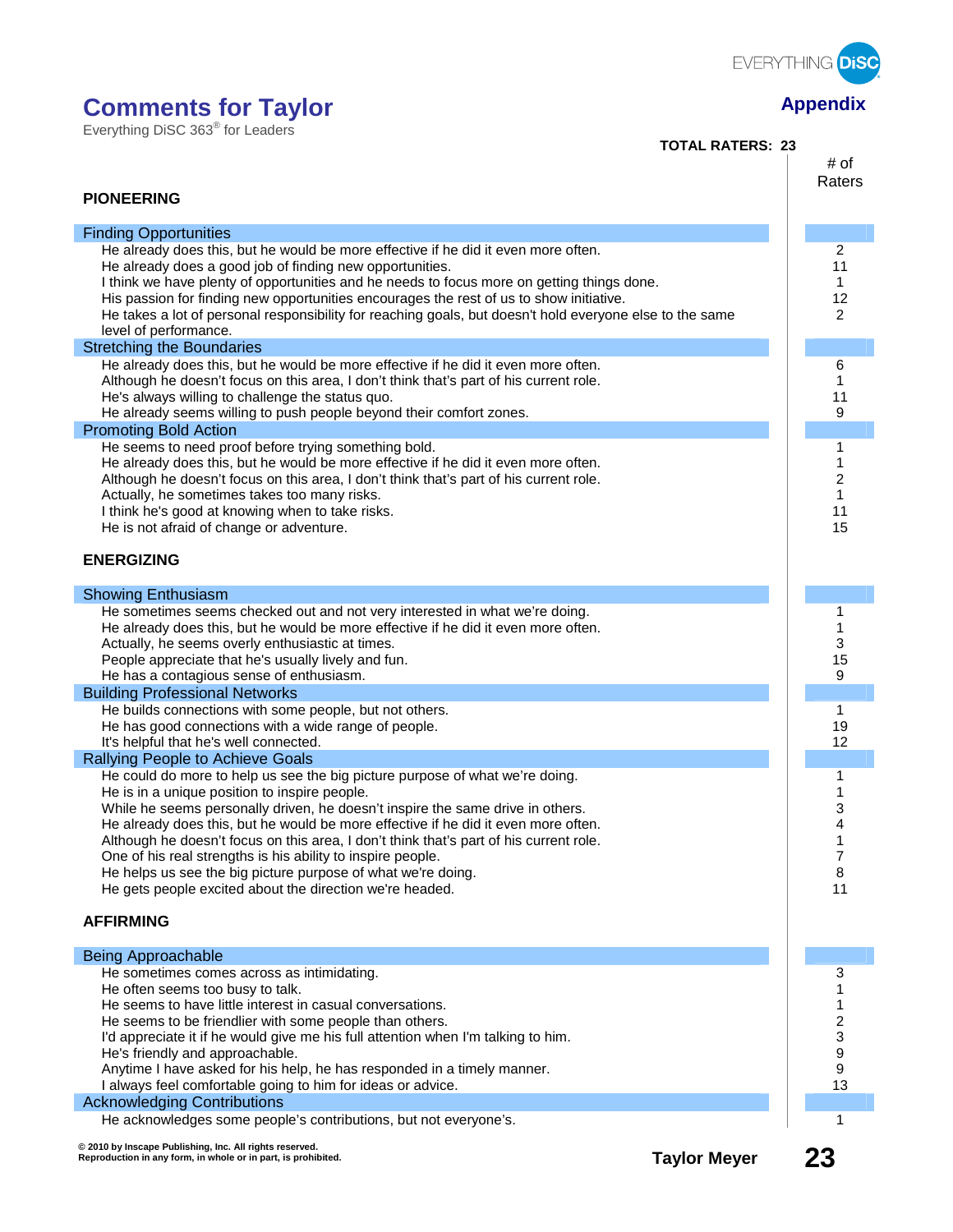

| Everything DiSC 363 <sup>®</sup> for Leaders |  |  |
|----------------------------------------------|--|--|
|                                              |  |  |

**TOTAL RATERS: 23**

| Sometimes I'm unsure if he's happy with the work I'm doing.<br>He already does this, but he would be more effective if he did it even more often.<br>Actually, he sometimes gives people credit that they haven't earned.<br>I think everyone appreciates how good he is at giving positive feedback.<br>He does a good job giving others credit for their contributions.<br><b>Creating a Positive Environment</b><br>I wish he was more optimistic about our work.<br>He seems unnecessarily critical at times.<br>He sometimes seems to take his stress out on others.<br>He already does this, but he would be more effective if he did it even more often.<br>It would be nice if he would look for the positive in people rather than focusing so much on the negative.<br>I think he spends enough time making sure people stay positive.<br>He looks for the best in people rather than the focusing on the negative.<br>He's passionate about helping others.<br><b>INCLUSIVE</b> | # of<br>Raters<br>2<br>5<br>1<br>4<br>15<br>1<br>1<br>2<br>3<br>11<br>12 |
|--------------------------------------------------------------------------------------------------------------------------------------------------------------------------------------------------------------------------------------------------------------------------------------------------------------------------------------------------------------------------------------------------------------------------------------------------------------------------------------------------------------------------------------------------------------------------------------------------------------------------------------------------------------------------------------------------------------------------------------------------------------------------------------------------------------------------------------------------------------------------------------------------------------------------------------------------------------------------------------------|--------------------------------------------------------------------------|
| <b>Staying Open to Input</b>                                                                                                                                                                                                                                                                                                                                                                                                                                                                                                                                                                                                                                                                                                                                                                                                                                                                                                                                                               |                                                                          |
| He can be so strong-willed that he refuses to reconsider his opinions.<br>He is sometimes too quick to decide and move on.<br>He already does this, but he would be more effective if he did it even more often.<br>Actually, he is sometimes so open to input that he comes across as indecisive.<br>He sometimes listens but doesn't really hear what's being said.<br>When in doubt, he needs to ask for others' opinions.<br>He's open to ideas, even if they might seem inconvenient.<br>I feel like he listens and really hears what's being said.<br>He's good about asking for other people's opinions when he's in doubt.<br><b>Showing Diplomacy</b>                                                                                                                                                                                                                                                                                                                             | 2<br>7<br>4<br>2<br>4<br>1<br>7<br>7<br>5                                |
| He sometimes fails to take people's feelings into account.<br>When there is a disagreement, he spends more time making his points than listening to other people.<br>He may not realize that his straightforwardness comes across as blunt or aggressive.<br>He already does this, but he would be more effective if he did it even more often.<br>He helps people work through disagreements.<br>He's thoughtful and considerate of everyone.                                                                                                                                                                                                                                                                                                                                                                                                                                                                                                                                             | 4<br>5<br>7<br>4<br>5<br>5                                               |
| <b>Facilitating Dialogue</b>                                                                                                                                                                                                                                                                                                                                                                                                                                                                                                                                                                                                                                                                                                                                                                                                                                                                                                                                                               |                                                                          |
| He only takes on this role when there's a crisis.<br>He sometimes fails to get buy in from others before moving ahead.<br>He already does this, but he would be more effective if he did it even more often.<br>He does a good job of getting buy in before moving ahead.<br>He encourages people to share different points of view.<br>I think he's a good people person with strong listening skills.<br><b>HUMBLE</b>                                                                                                                                                                                                                                                                                                                                                                                                                                                                                                                                                                   | 1<br>3<br>10<br>14<br>6                                                  |
| <b>Maintaining Composure</b>                                                                                                                                                                                                                                                                                                                                                                                                                                                                                                                                                                                                                                                                                                                                                                                                                                                                                                                                                               |                                                                          |
| Some people become uncomfortable when he gets excited or emotional.<br>He already does this, but he would be more effective if he did it even more often.<br>Although he sometimes gets upset, it doesn't really bother me.<br>Actually, it might help if he'd share his feelings more often.<br>He has a stressful position, but doesn't take his frustration out on others.<br>I appreciate that I can count on him not to lose his cool.<br>He's really good under pressure.                                                                                                                                                                                                                                                                                                                                                                                                                                                                                                            | 3<br>4<br>1<br>2<br>7<br>9<br>11                                         |
| <b>Showing Modesty</b>                                                                                                                                                                                                                                                                                                                                                                                                                                                                                                                                                                                                                                                                                                                                                                                                                                                                                                                                                                     |                                                                          |
| He seems to have a hard time admitting when he's wrong.<br>He doesn't seem very open to compromise.<br>He may not realize that he comes across as overconfident at times.<br>He already does this, but he would be more effective if he did it even more often.<br>Although he doesn't show a lot of modesty, it doesn't really bother me.<br>© 2010 by Inscape Publishing, Inc. All rights reserved.                                                                                                                                                                                                                                                                                                                                                                                                                                                                                                                                                                                      | 1<br>1                                                                   |
| <b>Taylor Meyer</b><br>Reproduction in any form, in whole or in part, is prohibited.                                                                                                                                                                                                                                                                                                                                                                                                                                                                                                                                                                                                                                                                                                                                                                                                                                                                                                       | 24                                                                       |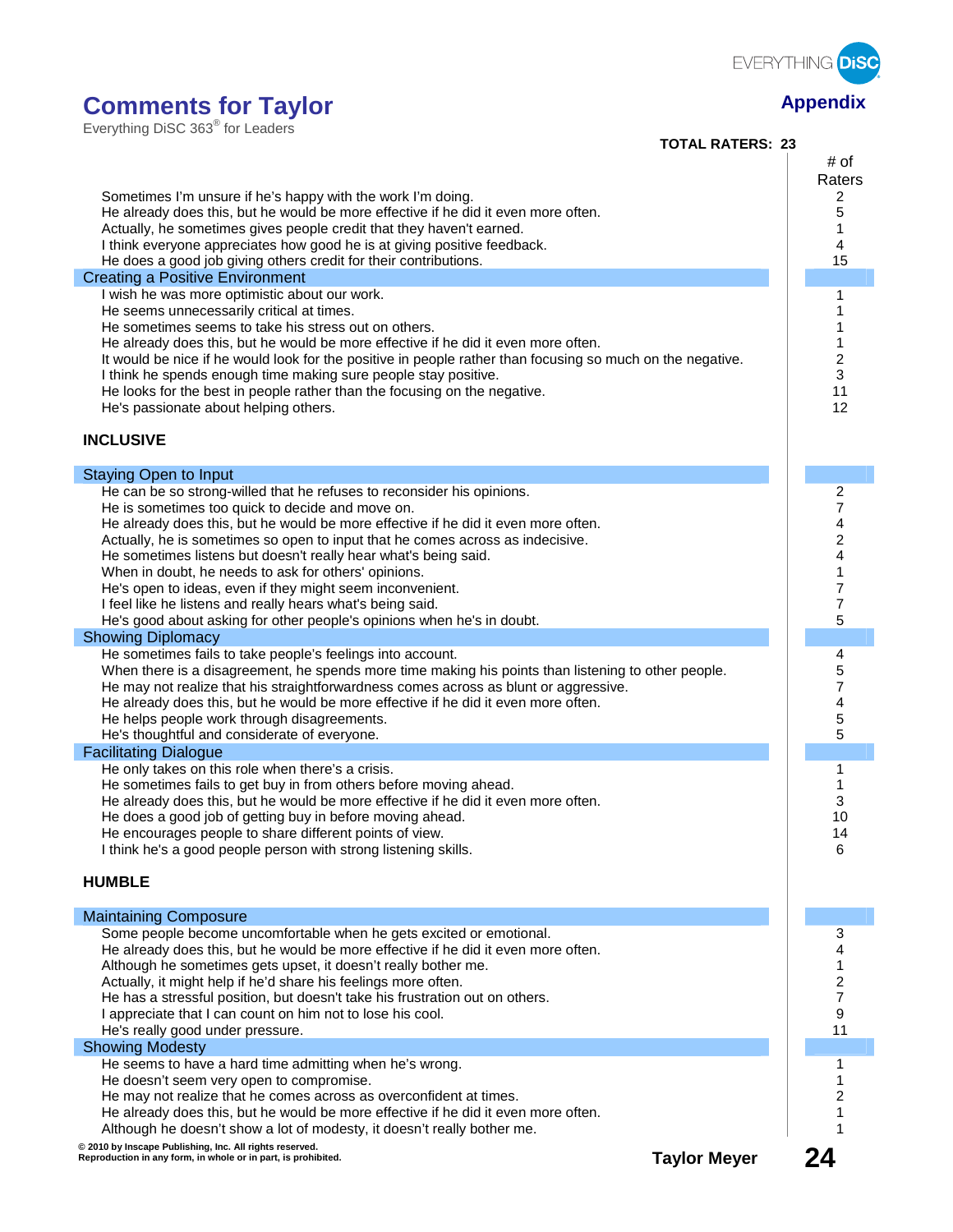

Everything DiSC 363® for Leaders

I

I

I

I

I

| LVCIVILIIIY DIOO JOJ TOI LCQUCIJ<br><b>TOTAL RATERS: 23</b>                                                                                                                                                                                                                                                                                                                                                                                                                                                                                                                                                                                                                                               |                                                           |
|-----------------------------------------------------------------------------------------------------------------------------------------------------------------------------------------------------------------------------------------------------------------------------------------------------------------------------------------------------------------------------------------------------------------------------------------------------------------------------------------------------------------------------------------------------------------------------------------------------------------------------------------------------------------------------------------------------------|-----------------------------------------------------------|
| Sometimes he seems to think he has all the answers.                                                                                                                                                                                                                                                                                                                                                                                                                                                                                                                                                                                                                                                       | # of<br>Raters<br>2                                       |
| He doesn't act arrogant or pushy.<br>He puts other people's needs before his own.<br>He offers advice but doesn't overstep his bounds.                                                                                                                                                                                                                                                                                                                                                                                                                                                                                                                                                                    | 10<br>6<br>11                                             |
| <b>Being Fair-Minded</b>                                                                                                                                                                                                                                                                                                                                                                                                                                                                                                                                                                                                                                                                                  |                                                           |
| He sometimes seems to play favorites.<br>It's not always clear how he makes his decisions.<br>He sometimes doesn't give consideration to all sides of an issue.<br>He already does this, but he would be more effective if he did it even more often.<br>I sometimes feel like he goes over the heads of the people involved without knowing all the facts.<br>I think people trust him to make fair decisions.<br>I've always found him to be fair-minded.<br><b>DELIBERATE</b>                                                                                                                                                                                                                          | 3<br>4<br>3<br>$\mathbf{1}$<br>$\overline{c}$<br>14<br>10 |
| <b>Communicating with Clarity</b>                                                                                                                                                                                                                                                                                                                                                                                                                                                                                                                                                                                                                                                                         |                                                           |
| At times, it's difficult to understand what he's saying.<br>He doesn't seem to put his thoughts together before communicating.<br>It would be helpful if he would clearly state the topic before he begins explaining his points.<br>He already does this, but he would be more effective if he did it even more often.<br>I think he's already an excellent communicator.<br>Most of the time, he communicates just fine.<br><b>Promoting Disciplined Analysis</b>                                                                                                                                                                                                                                       | 5<br>4<br>3<br>4<br>5<br>6                                |
| He doesn't always make sure we calculate risks before acting.                                                                                                                                                                                                                                                                                                                                                                                                                                                                                                                                                                                                                                             | 3                                                         |
| He promotes a lot of ideas that don't seem very well thought out.<br>He sometimes seems dismissive of facts that don't agree with his point of view.<br>He already does this, but he would be more effective if he did it even more often.<br>Although he doesn't focus on this area, I don't think that's part of his current role.<br>He sometimes takes action without considering all the relevant information.<br>He can sometimes be too trusting, which can lead to poor decisions based on incorrect information.<br>He makes sure we have all the facts we need before making a decision.<br>He does a good job of calculating risks before acting.<br>I think he's knowledgable and analytical. | 5<br>2<br>1<br>1<br>4<br>1<br>5<br>7<br>6                 |
| Providing a Sense of Stability                                                                                                                                                                                                                                                                                                                                                                                                                                                                                                                                                                                                                                                                            |                                                           |
| Sometimes he switches directions so quickly that people can't keep up.<br>I'm not sure he appreciates how hard it is to do our work when things keep changing.<br>He doesn't always create the structure that we need.<br>He already does this, but he would be more effective if he did it even more often.<br>I like how he gives people plenty of time to process changes and new information.<br>Providing stability is clearly one of his strengths.<br>He does a good job in offering stable, thoughtful leadership.<br><b>RESOLUTE</b>                                                                                                                                                             | 6<br>3<br>1<br>$\overline{\mathbf{c}}$<br>3<br>6<br>7     |
| <b>Setting High Expectations</b>                                                                                                                                                                                                                                                                                                                                                                                                                                                                                                                                                                                                                                                                          |                                                           |
| He often seems pessimistic about his group's ability to achieve high standards.<br>He has high standards for some people, but not everyone.<br>He seems uncomfortable holding people accountable.<br>He already does this, but he would be more effective if he did it even more often.<br>Actually, he sometimes sets expectations too high.<br>He seems comfortable holding people accountable.<br>He clearly states his expectations and lets us know what we need to do to exceed them.                                                                                                                                                                                                               | 1<br>2<br>2<br>3<br>3<br>11<br>10                         |
| <b>Speaking Up About Problems</b>                                                                                                                                                                                                                                                                                                                                                                                                                                                                                                                                                                                                                                                                         |                                                           |
| He sometimes lets inefficiencies slide.<br>He already does this, but he would be more effective if he did it even more often.<br>I think he's sometimes too eager to point out problems.<br>He's not pushy, but he will ask questions if he thinks there's a problem.<br>He's not afraid to speak his mind.                                                                                                                                                                                                                                                                                                                                                                                               | 2<br>4<br>1<br>9<br>15                                    |
| @ 2010 by Inscape Publishing, Inc. All rights reserved.<br><b>Taylor Meyer</b><br>Reproduction in any form, in whole or in part, is prohibited.                                                                                                                                                                                                                                                                                                                                                                                                                                                                                                                                                           | 25                                                        |